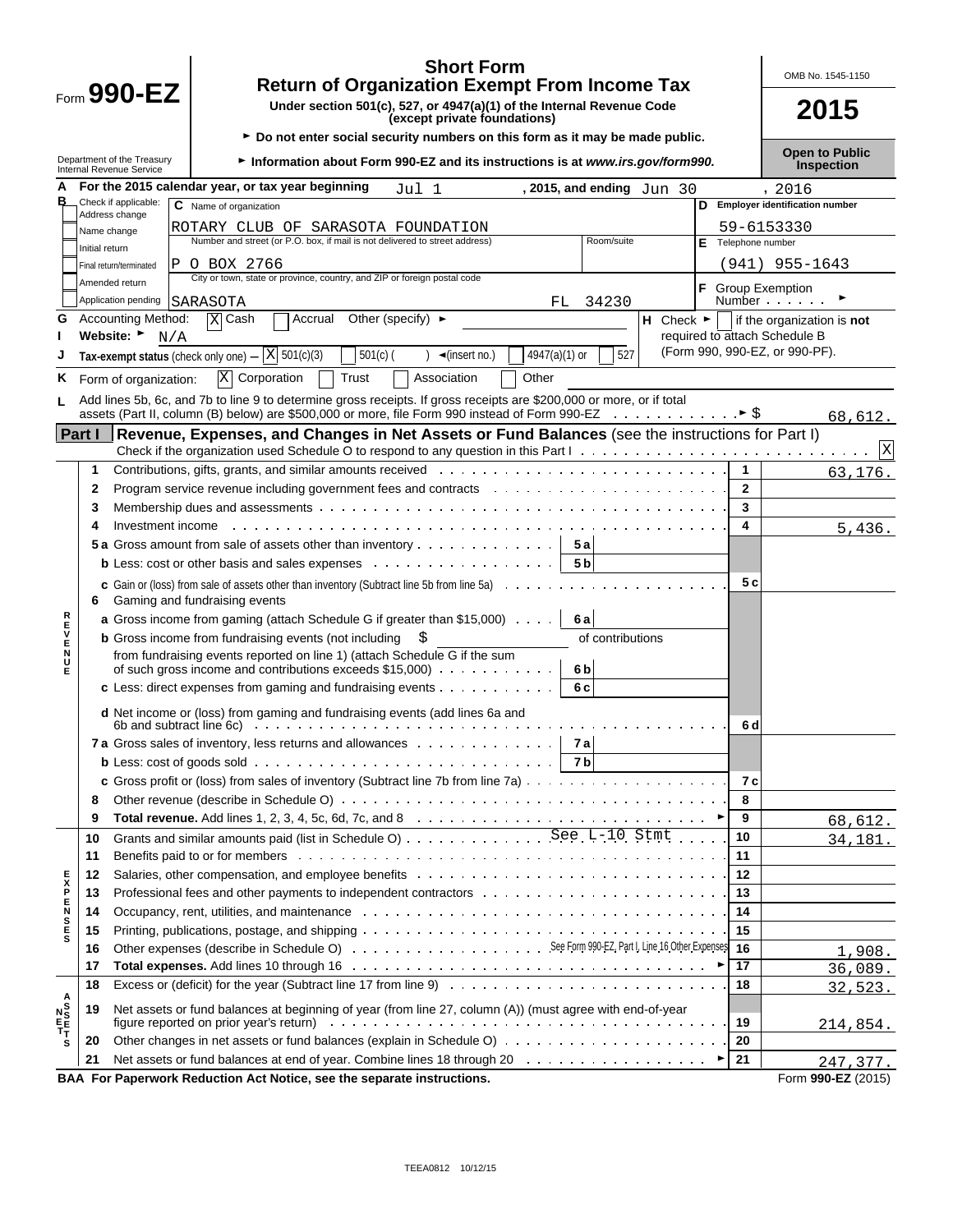|                 | Form 990-EZ (2015) ROTARY CLUB OF SARASOTA FOUNDATION                                                                                                                                                                                                                                                                                                           |                                                                                                                        |                                                                                  |                                                                                  |               | Page 2<br>59-6153330                                                 |
|-----------------|-----------------------------------------------------------------------------------------------------------------------------------------------------------------------------------------------------------------------------------------------------------------------------------------------------------------------------------------------------------------|------------------------------------------------------------------------------------------------------------------------|----------------------------------------------------------------------------------|----------------------------------------------------------------------------------|---------------|----------------------------------------------------------------------|
|                 | <b>Part II Balance Sheets</b> (see the instructions for Part II)                                                                                                                                                                                                                                                                                                |                                                                                                                        |                                                                                  |                                                                                  |               |                                                                      |
|                 |                                                                                                                                                                                                                                                                                                                                                                 |                                                                                                                        |                                                                                  | (A) Beginning of year                                                            |               | (B) End of year                                                      |
| 22              |                                                                                                                                                                                                                                                                                                                                                                 |                                                                                                                        |                                                                                  | 214,854.                                                                         | 22            | 247,377.                                                             |
| 23              |                                                                                                                                                                                                                                                                                                                                                                 |                                                                                                                        |                                                                                  | 0                                                                                | 23            | $\Omega$ .                                                           |
| 24              |                                                                                                                                                                                                                                                                                                                                                                 |                                                                                                                        |                                                                                  | 0                                                                                | 24            | $\Omega$ .                                                           |
| 25              |                                                                                                                                                                                                                                                                                                                                                                 |                                                                                                                        |                                                                                  | 214,854                                                                          | 25            | 247,377.                                                             |
| 26              |                                                                                                                                                                                                                                                                                                                                                                 |                                                                                                                        |                                                                                  | 0                                                                                | 26            | 0                                                                    |
| 27              | Net assets or fund balances (line 27 of column $(B)$ must agree with line 21) $\ldots \ldots$                                                                                                                                                                                                                                                                   |                                                                                                                        |                                                                                  | 214,854                                                                          | 27            | 247,377.                                                             |
| <b>Part III</b> | Statement of Program Service Accomplishments (see the instructions for Part III)                                                                                                                                                                                                                                                                                |                                                                                                                        |                                                                                  |                                                                                  |               | <b>Expenses</b>                                                      |
|                 | Check if the organization used Schedule O to respond to any question in this Part III                                                                                                                                                                                                                                                                           |                                                                                                                        |                                                                                  |                                                                                  |               | (Required for section 501                                            |
|                 | What is the organization's primary exempt purpose? PROVIDE FINANCIAL SUPPORT FOR COMMUNITY PROJECTS ESPCIALYY FOR YOUTH<br>Describe the organization's program service accomplishments for each of its three largest program services, as<br>measured by expenses. In a clear and concise manner, describe the services provided, the number of persons<br>bene |                                                                                                                        |                                                                                  |                                                                                  |               | $(c)(3)$ and 501 $(c)(4)$<br>organizations; optional<br>for others.) |
| 28              | <u>See attached.</u>                                                                                                                                                                                                                                                                                                                                            |                                                                                                                        |                                                                                  |                                                                                  |               |                                                                      |
| 29              | (Grants <b>☆</b>                                                                                                                                                                                                                                                                                                                                                | $\overline{34}$ , $\overline{181}$ . $\overline{)}$ If this amount includes foreign grants, check here $\overline{11}$ |                                                                                  |                                                                                  | 28 a          | 34,181.                                                              |
|                 |                                                                                                                                                                                                                                                                                                                                                                 |                                                                                                                        |                                                                                  |                                                                                  |               |                                                                      |
| 30              | (Grants \$                                                                                                                                                                                                                                                                                                                                                      | If this amount includes foreign grants, check here $\ldots$ ,                                                          |                                                                                  |                                                                                  | 29a           |                                                                      |
|                 |                                                                                                                                                                                                                                                                                                                                                                 |                                                                                                                        |                                                                                  |                                                                                  |               |                                                                      |
|                 | (Grants ち<br>Other program services (describe in Schedule O) SEE. DETAIL FOR. LINE .10.                                                                                                                                                                                                                                                                         | ) If this amount includes foreign grants, check here                                                                   |                                                                                  |                                                                                  | 30a           |                                                                      |
| 31              | (Grants \$                                                                                                                                                                                                                                                                                                                                                      | ) If this amount includes foreign grants, check here                                                                   |                                                                                  |                                                                                  | 31 a          |                                                                      |
| 32              | Total program service expenses (add lines 28a through 31a) with the context of the context of the context of the context of the context of the context of the context of the context of the context of the context of the cont                                                                                                                                  |                                                                                                                        |                                                                                  |                                                                                  | 32            | 34,181                                                               |
| <b>Part IV</b>  | List of Officers, Directors, Trustees, and Key Employees (list each one even if not compensated - see the instructions for Part IV)                                                                                                                                                                                                                             |                                                                                                                        |                                                                                  |                                                                                  |               |                                                                      |
|                 | Check if the organization used Schedule O to respond to any question in this Part IV $\cdots$ , $\cdots$ , $\cdots$ , $\cdots$ , $\cdots$                                                                                                                                                                                                                       |                                                                                                                        |                                                                                  |                                                                                  |               |                                                                      |
|                 | (a) Name and title                                                                                                                                                                                                                                                                                                                                              | (b) Average hours per<br>week devoted to<br>position                                                                   | (c) Reportable compensation<br>(Forms W-2/1099-MISC)<br>(if not paid, enter -0-) | (d) Health benefits,<br>contributions to employee<br>benefit plans, and deferred |               | (e) Estimated amount of<br>other compensation                        |
|                 | JIM HENRY<br>--------                                                                                                                                                                                                                                                                                                                                           |                                                                                                                        |                                                                                  | compensation                                                                     |               |                                                                      |
|                 | PRESIDENT                                                                                                                                                                                                                                                                                                                                                       | 15.00                                                                                                                  | 0                                                                                |                                                                                  | 0             | 0.                                                                   |
|                 | RON RAYEVICH                                                                                                                                                                                                                                                                                                                                                    |                                                                                                                        |                                                                                  |                                                                                  |               |                                                                      |
|                 | TREASURER                                                                                                                                                                                                                                                                                                                                                       | 3.00                                                                                                                   | 0                                                                                |                                                                                  | 0             |                                                                      |
|                 | DAVID BOWMAN                                                                                                                                                                                                                                                                                                                                                    |                                                                                                                        |                                                                                  |                                                                                  |               |                                                                      |
|                 | SECRETARY                                                                                                                                                                                                                                                                                                                                                       | 3.00                                                                                                                   | 0                                                                                |                                                                                  | 0.            | 0.                                                                   |
|                 | <u>RICHARD KLEIN</u>                                                                                                                                                                                                                                                                                                                                            |                                                                                                                        |                                                                                  |                                                                                  |               |                                                                      |
|                 | VICE PRESIDENT                                                                                                                                                                                                                                                                                                                                                  | 3.00                                                                                                                   | 0                                                                                |                                                                                  | $\Omega$      | 0.                                                                   |
|                 | <u>KUMAR MUHADEVAN</u>                                                                                                                                                                                                                                                                                                                                          |                                                                                                                        |                                                                                  |                                                                                  |               |                                                                      |
|                 | TRUSTEE                                                                                                                                                                                                                                                                                                                                                         | 3.00                                                                                                                   | 0.                                                                               |                                                                                  | $\mathbf 0$ . |                                                                      |
|                 | SARAH LODGE<br>TRUSTEE                                                                                                                                                                                                                                                                                                                                          | 3.00                                                                                                                   | 0.                                                                               |                                                                                  | $\mathbf 0$   |                                                                      |
|                 | JOAN VERIZZO                                                                                                                                                                                                                                                                                                                                                    |                                                                                                                        |                                                                                  |                                                                                  |               |                                                                      |
|                 | TRUSTEE                                                                                                                                                                                                                                                                                                                                                         | 3.00                                                                                                                   | 0                                                                                |                                                                                  | $\Omega$      | 0.                                                                   |
|                 | <u>JO RUTSTEIN</u>                                                                                                                                                                                                                                                                                                                                              |                                                                                                                        |                                                                                  |                                                                                  |               |                                                                      |
|                 | TRUSTEE                                                                                                                                                                                                                                                                                                                                                         | 3.00                                                                                                                   | 0.                                                                               |                                                                                  | 0.            |                                                                      |
|                 | <u>JUDY BENNETT</u>                                                                                                                                                                                                                                                                                                                                             |                                                                                                                        |                                                                                  |                                                                                  |               |                                                                      |
|                 | TRUSTEE                                                                                                                                                                                                                                                                                                                                                         | 3.00                                                                                                                   | 0.                                                                               |                                                                                  | 0.            |                                                                      |
|                 |                                                                                                                                                                                                                                                                                                                                                                 |                                                                                                                        |                                                                                  |                                                                                  |               |                                                                      |
|                 |                                                                                                                                                                                                                                                                                                                                                                 |                                                                                                                        |                                                                                  |                                                                                  |               | 0.<br>$0$ .<br>0.<br>$0$ .<br>0.                                     |
|                 |                                                                                                                                                                                                                                                                                                                                                                 |                                                                                                                        |                                                                                  |                                                                                  |               |                                                                      |
|                 |                                                                                                                                                                                                                                                                                                                                                                 |                                                                                                                        |                                                                                  |                                                                                  |               |                                                                      |
|                 |                                                                                                                                                                                                                                                                                                                                                                 |                                                                                                                        |                                                                                  |                                                                                  |               |                                                                      |
|                 |                                                                                                                                                                                                                                                                                                                                                                 |                                                                                                                        |                                                                                  |                                                                                  |               |                                                                      |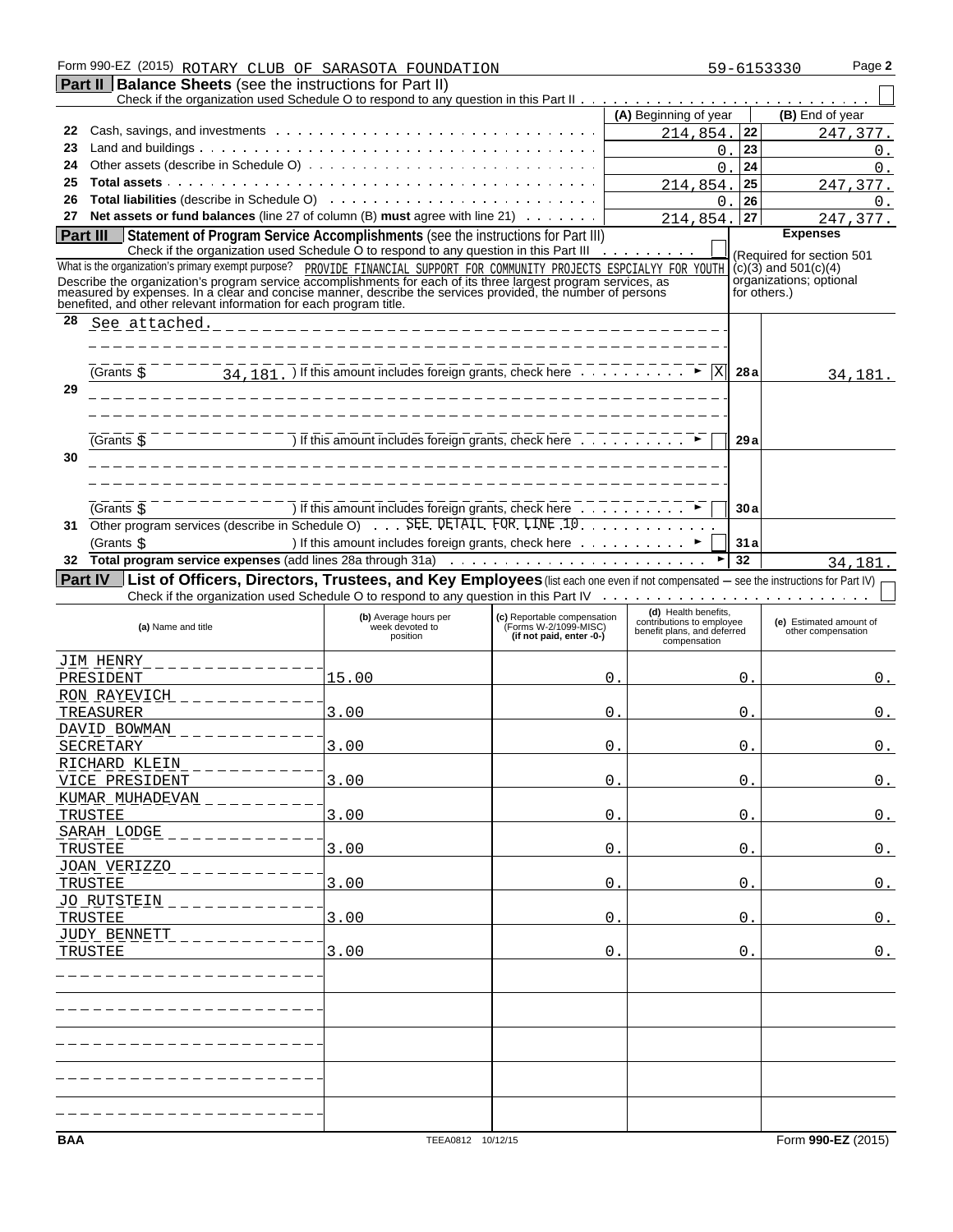|    | Form 990-EZ (2015) ROTARY CLUB OF SARASOTA FOUNDATION<br>59-6153330                                                                                                                                                                                                                                                                                                                           |                 |            | Page 3  |
|----|-----------------------------------------------------------------------------------------------------------------------------------------------------------------------------------------------------------------------------------------------------------------------------------------------------------------------------------------------------------------------------------------------|-----------------|------------|---------|
|    | <b>Part V Other Information</b> (Note the Schedule A and personal benefit contract statement requirements in                                                                                                                                                                                                                                                                                  |                 |            |         |
|    | the instructions for Part V) Check if the organization used Schedule O to respond to any question in this Part V $\dots$                                                                                                                                                                                                                                                                      |                 |            |         |
| 33 | Did the organization engage in any significant activity not previously reported to the IRS?                                                                                                                                                                                                                                                                                                   | 33              | Yes        | No<br>Χ |
| 34 | Were any significant changes made to the organizing or governing documents? If 'Yes,' attach a conformed copy of the amended documents if they reflect                                                                                                                                                                                                                                        |                 |            |         |
|    |                                                                                                                                                                                                                                                                                                                                                                                               | 34              |            | X       |
|    | 35 a Did the organization have unrelated business gross income of \$1,000 or more during the year from business activities                                                                                                                                                                                                                                                                    |                 |            |         |
|    | (such as those reported on lines 2, 6a, and 7a, among others)? $\ldots \ldots \ldots \ldots \ldots \ldots \ldots \ldots \ldots \ldots \ldots \ldots$                                                                                                                                                                                                                                          | 35 a            |            | Χ       |
|    | <b>b</b> If 'Yes,' to line 35a, has the organization filed a Form 990-T for the year? If 'No,' provide an explanation in Schedule O $\ldots$                                                                                                                                                                                                                                                  | 35 <sub>b</sub> |            |         |
|    | c Was the organization a section 501(c)(4), 501(c)(5), or 501(c)(6) organization subject to section 6033(e) notice,                                                                                                                                                                                                                                                                           | 35 c            |            | Χ       |
| 36 | Did the organization undergo a liquidation, dissolution, termination, or significant                                                                                                                                                                                                                                                                                                          |                 |            |         |
|    |                                                                                                                                                                                                                                                                                                                                                                                               | 36              |            | Χ       |
|    | 37 a Enter amount of political expenditures, direct or indirect, as described in the instructions $\cdots$   37 a                                                                                                                                                                                                                                                                             |                 |            |         |
|    |                                                                                                                                                                                                                                                                                                                                                                                               | 37 <sub>b</sub> |            | Χ       |
|    | 38 a Did the organization borrow from, or make any loans to, any officer, director, trustee, or key employee or were<br>any such loans made in a prior year and still outstanding at the end of the tax year covered by this return?                                                                                                                                                          | 38a             |            | X       |
|    | <b>b</b> If 'Yes,' complete Schedule L, Part II and enter the total                                                                                                                                                                                                                                                                                                                           |                 |            |         |
|    | 38 <sub>b</sub><br>39 Section 501(c)(7) organizations. Enter:                                                                                                                                                                                                                                                                                                                                 |                 |            |         |
|    | 39a                                                                                                                                                                                                                                                                                                                                                                                           |                 |            |         |
|    | <b>b</b> Gross receipts, included on line 9, for public use of club facilities<br>39 <sub>b</sub>                                                                                                                                                                                                                                                                                             |                 |            |         |
|    |                                                                                                                                                                                                                                                                                                                                                                                               |                 |            |         |
|    | 40 a Section 501(c)(3) organizations. Enter amount of tax imposed on the organization during the year under:                                                                                                                                                                                                                                                                                  |                 |            |         |
|    | ; section 4912<br>section 4911<br>; section 4955 $\blacktriangleright$                                                                                                                                                                                                                                                                                                                        |                 |            |         |
|    | <b>b</b> Section 501(c)(3), $\frac{501(c)(4)}{20}$ , and $\frac{501(c)(29)}{20}$ organizations. Did the organization engage in any section $\frac{4958}{4958}$ excess<br>benefit transaction during the year, or did it engage in an excess benefit transaction in a prior year that has not been<br>reported on any of its prior Forms 990 or 990-EZ? If 'Yes,' complete Schedule L, Part I. | 40 b            |            | Χ       |
|    | c Section 501(c)(3), 501(c)(4), and 501(c)(29) organizations. Enter amount of tax imposed on organization                                                                                                                                                                                                                                                                                     |                 |            |         |
|    | managers or disqualified persons during the year under sections 4912, 4955, and 4958                                                                                                                                                                                                                                                                                                          |                 |            |         |
|    | d Section 501(c)(3), 501(c)(4), and 501(c)(29) organizations. Enter amount of tax on line 40c reimbursed                                                                                                                                                                                                                                                                                      |                 |            |         |
|    |                                                                                                                                                                                                                                                                                                                                                                                               |                 |            |         |
|    | e All organizations. At any time during the tax year, was the organization a party to a prohibited tax                                                                                                                                                                                                                                                                                        | 40 e            |            | Χ       |
| 41 | List the states with which a copy of this return is filed $\blacktriangleright$ $\blacktriangleright$ $\blacktriangleright$ $\blacktriangleright$ $\blacktriangleright$ $\blacktriangleright$ $\blacktriangleright$ $\blacktriangleright$ $\blacktriangleright$ $\blacktriangleright$ $\blacktriangleright$ $\blacktriangleright$ $\blacktriangleright$ $\blacktriangleleft$ $\triangleleft$  |                 |            |         |
|    |                                                                                                                                                                                                                                                                                                                                                                                               |                 |            |         |
|    |                                                                                                                                                                                                                                                                                                                                                                                               |                 |            |         |
|    |                                                                                                                                                                                                                                                                                                                                                                                               |                 |            |         |
|    | 42 a The organization's<br>books are in care of                                                                                                                                                                                                                                                                                                                                               |                 |            |         |
|    | Telephone no. ▶ (941) 952-1793<br>RON RAYEVICH                                                                                                                                                                                                                                                                                                                                                |                 |            |         |
|    | $FL$ ZIP + 4<br>Located at $\blacktriangleright$ P O BOX 2766<br>SARASOTA<br>34130                                                                                                                                                                                                                                                                                                            |                 |            |         |
|    | <b>b</b> At any time during the calendar year, did the organization have an interest in or a signature or other authority over a<br>financial account in a foreign country (such as a bank account, securities account, or other financial account)?                                                                                                                                          | 42 <sub>b</sub> | <b>Yes</b> | No      |
|    | If 'Yes,' enter the name of the foreign country:                                                                                                                                                                                                                                                                                                                                              |                 |            | X       |
|    |                                                                                                                                                                                                                                                                                                                                                                                               |                 |            |         |
|    |                                                                                                                                                                                                                                                                                                                                                                                               |                 |            |         |
|    |                                                                                                                                                                                                                                                                                                                                                                                               |                 |            |         |
|    |                                                                                                                                                                                                                                                                                                                                                                                               |                 |            |         |

| See the instructions for exceptions and filing requirements for FinCEN Form 114, Report of Foreign Bank and Financial Accounts (FBAR).         |     |   |
|------------------------------------------------------------------------------------------------------------------------------------------------|-----|---|
| <b>c</b> At any time during the calendar year, did the organization maintain an office outside the U.S.? $\dots$ , $\dots$ , $\dots$ , $\dots$ | 42c | X |
| If 'Yes,' enter the name of the foreign country: $\blacktriangleright$                                                                         |     |   |

X

| 43 | Section 4947(a)(1) nonexempt charitable trusts filing Form 990-EZ in lieu of Form 1041 – Check here $\cdots \cdots \cdots \cdots$                                                                                                      |                    |      |    |
|----|----------------------------------------------------------------------------------------------------------------------------------------------------------------------------------------------------------------------------------------|--------------------|------|----|
|    | and enter the amount of tax-exempt interest received or accrued during the tax year $\dots \dots \dots \dots$                                                                                                                          |                    |      |    |
|    |                                                                                                                                                                                                                                        |                    | Yes. | No |
|    | 44 a Did the organization maintain any donor advised funds during the year? If 'Yes,' Form 990 must be completed instead                                                                                                               |                    |      |    |
|    |                                                                                                                                                                                                                                        | 44 a               |      |    |
|    | <b>b</b> Did the organization operate one or more hospital facilities during the year? If 'Yes,' Form 990 must be completed                                                                                                            |                    |      |    |
|    |                                                                                                                                                                                                                                        | 44 b               |      |    |
|    | <b>c</b> Did the organization receive any payments for indoor tanning services during the year? $\ldots$ , $\ldots$ , $\ldots$ , $\ldots$ , $\ldots$                                                                                   | 44 c               |      |    |
|    | d If 'Yes' to line 44c, has the organization filed a Form 720 to report these payments?                                                                                                                                                |                    |      |    |
|    |                                                                                                                                                                                                                                        | 44 d               |      |    |
|    |                                                                                                                                                                                                                                        | 45 a               |      |    |
|    |                                                                                                                                                                                                                                        |                    |      |    |
|    | <b>b</b> Did the organization receive any payment from or engage in any transaction with a controlled entity within the meaning of section 512(b)(13)? If 'Yes,'<br>Form 990 and Schedule R may need to be completed instead of Form 9 | 45 b               |      |    |
|    | <b>TEEA0812</b><br>10/12/15                                                                                                                                                                                                            | Form 990-EZ (2015) |      |    |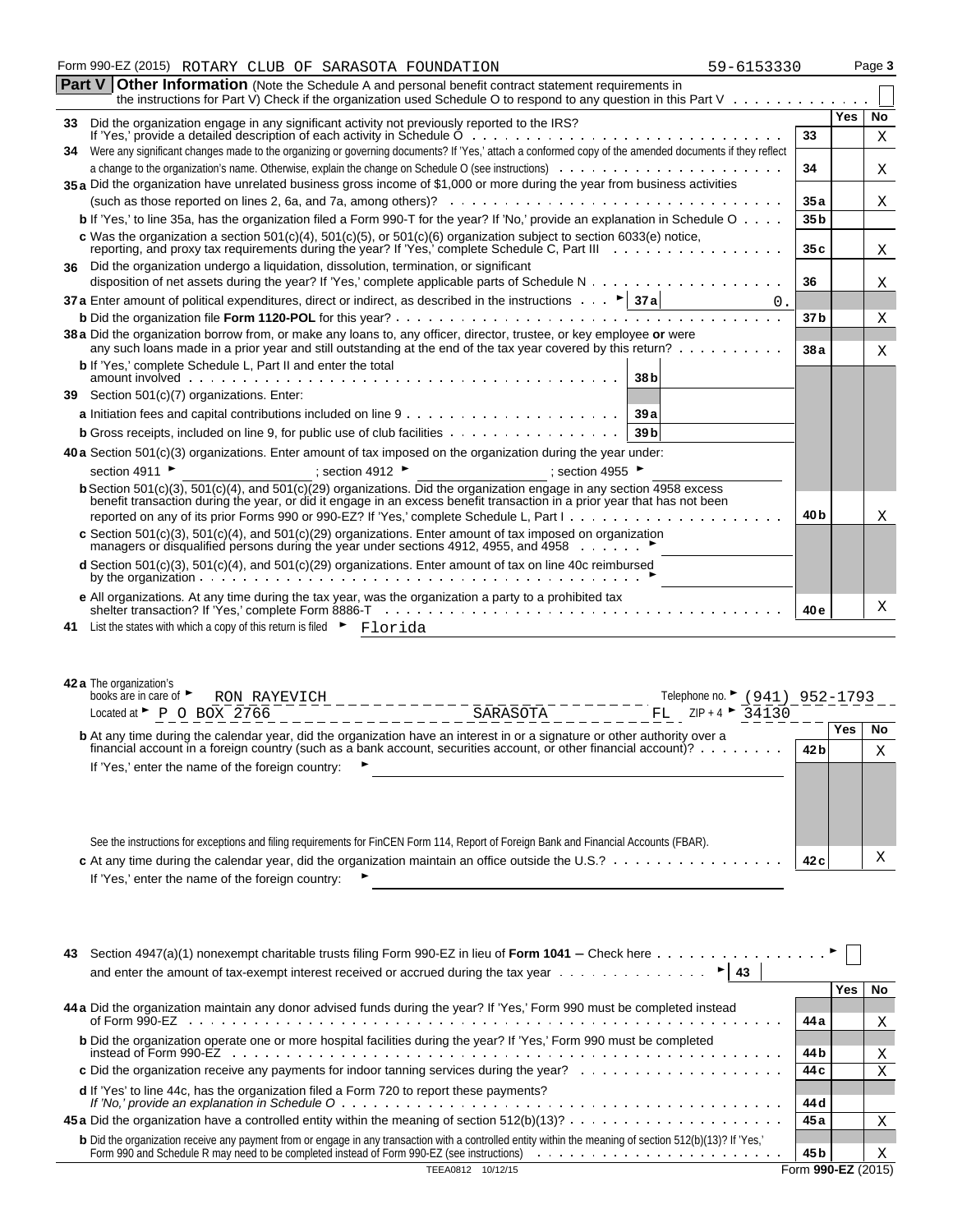|                                                                                                                                       | Form 990-EZ (2015) ROTARY CLUB OF SARASOTA FOUNDATION |                                                      | 59-6153330                                               |                         |                    | Page 4    |
|---------------------------------------------------------------------------------------------------------------------------------------|-------------------------------------------------------|------------------------------------------------------|----------------------------------------------------------|-------------------------|--------------------|-----------|
|                                                                                                                                       |                                                       |                                                      |                                                          |                         | <b>Yes</b>         | <b>No</b> |
| Did the organization engage, directly or indirectly, in political campaign activities on behalf of or in opposition to<br>46          |                                                       |                                                      |                                                          | 46                      |                    |           |
|                                                                                                                                       |                                                       |                                                      |                                                          |                         |                    | X         |
| <b>Part VI</b><br>Section 501(c)(3) organizations only                                                                                |                                                       |                                                      |                                                          |                         |                    |           |
| All section 501(c)(3) organizations must answer questions 47-49b and 52, and complete the tables<br>for lines 50 and $51$ .           |                                                       |                                                      |                                                          |                         |                    |           |
|                                                                                                                                       |                                                       |                                                      |                                                          |                         |                    |           |
|                                                                                                                                       |                                                       |                                                      |                                                          |                         |                    |           |
| Did the organization engage in lobbying activities or have a section 501(h) election in effect during the tax year? If 'Yes,'<br>47   |                                                       |                                                      |                                                          |                         | Yes                | No        |
|                                                                                                                                       |                                                       |                                                      |                                                          | 47                      |                    | Χ         |
| 48                                                                                                                                    |                                                       |                                                      |                                                          | 48                      |                    | Χ         |
|                                                                                                                                       |                                                       |                                                      |                                                          | 49 a                    |                    | X         |
|                                                                                                                                       |                                                       |                                                      |                                                          | 49 <sub>b</sub>         |                    |           |
| Complete this table for the organization's five highest compensated employees (other than officers, directors, trustees and key<br>50 |                                                       |                                                      |                                                          |                         |                    |           |
| employees) who each received more than \$100,000 of compensation from the organization. If there is none, enter 'None.'               |                                                       |                                                      |                                                          |                         |                    |           |
|                                                                                                                                       | (b) Average hours                                     |                                                      | (d) Health benefits,                                     |                         |                    |           |
| (a) Name and title of each employee                                                                                                   | per week devoted<br>to position                       | (c) Reportable compensation<br>(Forms W-2/1099-MISC) | contributions to employee<br>benefit plans, and deferred | (e) Estimated amount of | other compensation |           |
|                                                                                                                                       |                                                       |                                                      | compensation                                             |                         |                    |           |
| NO                                                                                                                                    |                                                       |                                                      |                                                          |                         |                    |           |
| PAID                                                                                                                                  | 0.00                                                  | 0.                                                   | 0.                                                       |                         |                    | 0.        |
|                                                                                                                                       |                                                       |                                                      |                                                          |                         |                    |           |
|                                                                                                                                       |                                                       |                                                      |                                                          |                         |                    |           |
|                                                                                                                                       |                                                       |                                                      |                                                          |                         |                    |           |
|                                                                                                                                       |                                                       |                                                      |                                                          |                         |                    |           |
|                                                                                                                                       |                                                       |                                                      |                                                          |                         |                    |           |
|                                                                                                                                       |                                                       |                                                      |                                                          |                         |                    |           |
|                                                                                                                                       |                                                       |                                                      |                                                          |                         |                    |           |
|                                                                                                                                       |                                                       |                                                      |                                                          |                         |                    |           |

**51** Complete this table for the organization's five highest compensated independent contractors who each received more than \$100,000 of compensation from the organization. If there is none, enter 'None.'

| (a) Name and business address of each independent contractor |                                                                                                                                                                                                                                                                                                                          |                      |    | (b) Type of service |                        |                  | (c) Compensation |
|--------------------------------------------------------------|--------------------------------------------------------------------------------------------------------------------------------------------------------------------------------------------------------------------------------------------------------------------------------------------------------------------------|----------------------|----|---------------------|------------------------|------------------|------------------|
| <b>NONE</b>                                                  |                                                                                                                                                                                                                                                                                                                          |                      |    |                     |                        |                  |                  |
|                                                              |                                                                                                                                                                                                                                                                                                                          |                      |    |                     |                        |                  |                  |
|                                                              |                                                                                                                                                                                                                                                                                                                          |                      |    |                     |                        |                  |                  |
|                                                              |                                                                                                                                                                                                                                                                                                                          |                      |    |                     |                        |                  |                  |
|                                                              |                                                                                                                                                                                                                                                                                                                          |                      |    |                     |                        |                  |                  |
|                                                              |                                                                                                                                                                                                                                                                                                                          |                      |    |                     |                        |                  |                  |
|                                                              |                                                                                                                                                                                                                                                                                                                          |                      |    |                     |                        |                  |                  |
|                                                              | d Total number of other independent contractors each receiving over \$100,000                                                                                                                                                                                                                                            |                      |    |                     |                        |                  |                  |
| 52                                                           | Did the organization complete Schedule A? Note: All section 501(c)(3) organizations must attach a                                                                                                                                                                                                                        |                      |    |                     |                        | X <sub>Yes</sub> | <b>No</b>        |
|                                                              | Under penalties of perjury, I declare that I have examined this return, including accompanying schedules and statements, and to the best of my knowledge and belief, it is<br>true, correct, and complete. Declaration of preparer (other than officer) is based on all information of which preparer has any knowledge. |                      |    |                     |                        |                  |                  |
|                                                              |                                                                                                                                                                                                                                                                                                                          |                      |    |                     | 11/15/16               |                  |                  |
| Sign                                                         | Signature of officer                                                                                                                                                                                                                                                                                                     |                      |    |                     |                        |                  |                  |
| Here                                                         | <b>JAMES HENRY</b><br>PRESIDENT                                                                                                                                                                                                                                                                                          |                      |    |                     |                        |                  |                  |
|                                                              | Type or print name and title                                                                                                                                                                                                                                                                                             |                      |    |                     |                        |                  |                  |
|                                                              | Print/Type preparer's name                                                                                                                                                                                                                                                                                               | Preparer's signature |    | Date                |                        | PTIN             |                  |
| Paid                                                         | MBA, CPA<br>LAURA A PLUM,                                                                                                                                                                                                                                                                                                |                      |    | 11/21/16            | Check<br>self-employed | P00853365        |                  |
| Preparer                                                     | Firm's name $\blacktriangleright$<br>PLUM & COMPANY                                                                                                                                                                                                                                                                      | CPA.<br>РA           |    |                     |                        |                  |                  |
| Use Only                                                     | Firm's address ▶<br>202 N. Rhodes Ave.,                                                                                                                                                                                                                                                                                  | Suite 102            |    |                     | Firm's EIN             | 65-0893886       |                  |
|                                                              | SARASOTA                                                                                                                                                                                                                                                                                                                 |                      | FL | 34237               | Phone no.              | 955-1643<br>941) |                  |
|                                                              | May the IRS discuss this return with the preparer shown above? See instructions                                                                                                                                                                                                                                          |                      |    |                     |                        | Yes              | No               |

Form **990-EZ** (2015)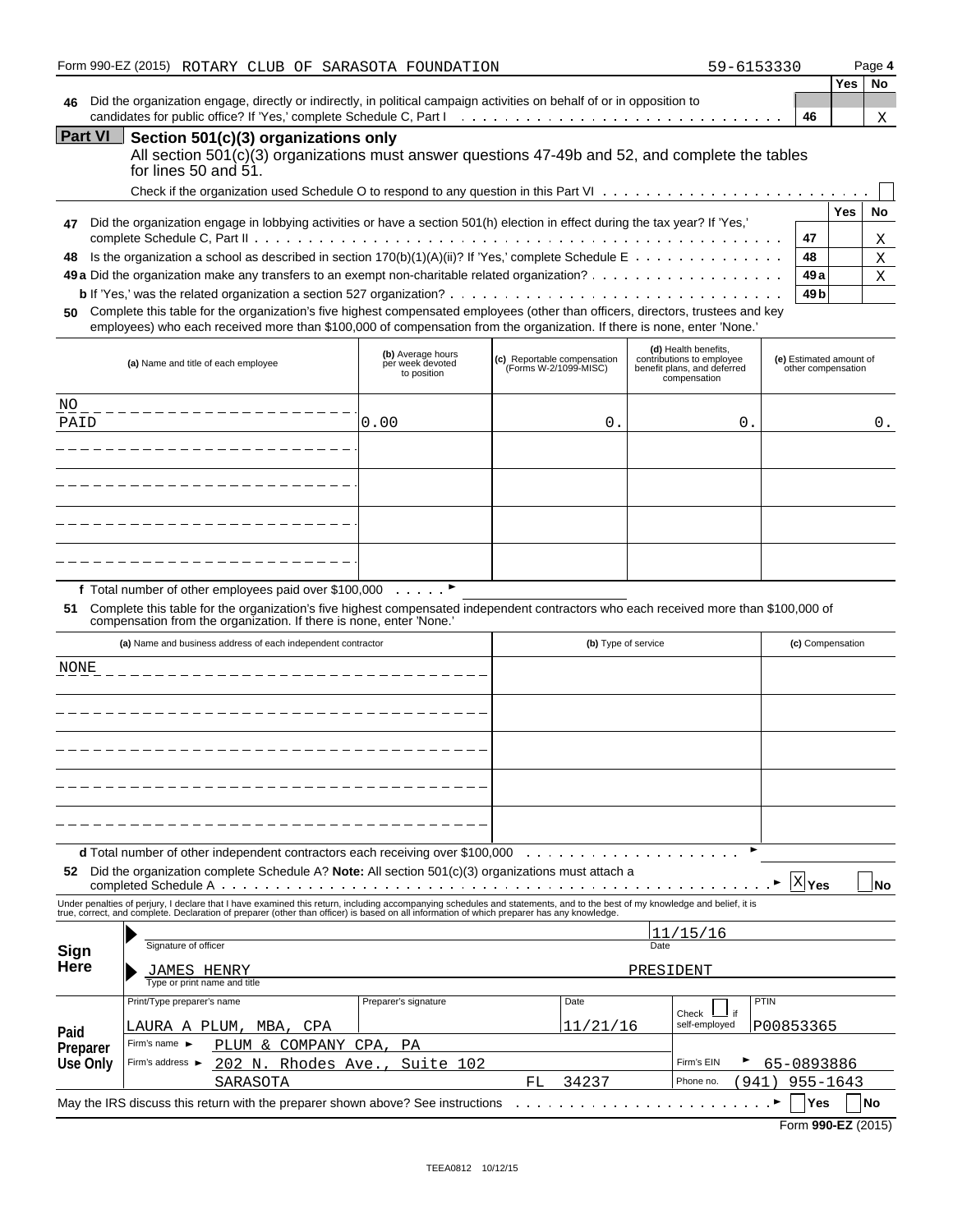| SCHEDULE A           |
|----------------------|
| (Form 990 or 990-F7) |

# **Public Charity Status and Public Support** <u> **OMB No. 1545-0047**</u>

**(Form 990 or 990-EZ) Complete if the organization is a section 501(c)(3) organization or a section 4947(a)(1) nonexempt charitable trust. 2015**

Attach to Form 990 or Form 990-EZ.

**Open to Public** 

| Department of the Treasury<br>Internal Revenue Service |                                                                                                        | Information about Schedule A (Form 990 or 990-EZ) and its instructions is<br>at www.irs.gov/form990. |                                                                                                                                                                                                                                                                                                                                                                                                                      |                                                                      |    | <b>Open to Public</b><br><b>Inspection</b>           |                                                    |
|--------------------------------------------------------|--------------------------------------------------------------------------------------------------------|------------------------------------------------------------------------------------------------------|----------------------------------------------------------------------------------------------------------------------------------------------------------------------------------------------------------------------------------------------------------------------------------------------------------------------------------------------------------------------------------------------------------------------|----------------------------------------------------------------------|----|------------------------------------------------------|----------------------------------------------------|
| Name of the organization                               |                                                                                                        |                                                                                                      |                                                                                                                                                                                                                                                                                                                                                                                                                      |                                                                      |    | <b>Employer identification number</b>                |                                                    |
| 59-6153330<br>ROTARY CLUB OF SARASOTA FOUNDATION       |                                                                                                        |                                                                                                      |                                                                                                                                                                                                                                                                                                                                                                                                                      |                                                                      |    |                                                      |                                                    |
| Part I                                                 | <b>Reason for Public Charity Status (All organizations must complete this part.) See instructions.</b> |                                                                                                      |                                                                                                                                                                                                                                                                                                                                                                                                                      |                                                                      |    |                                                      |                                                    |
|                                                        |                                                                                                        |                                                                                                      | The organization is not a private foundation because it is: (For lines 1 through 11, check only one box.)                                                                                                                                                                                                                                                                                                            |                                                                      |    |                                                      |                                                    |
| 1                                                      |                                                                                                        |                                                                                                      | A church, convention of churches, or association of churches described in section 170(b)(1)(A)(i).                                                                                                                                                                                                                                                                                                                   |                                                                      |    |                                                      |                                                    |
| $\mathbf 2$                                            |                                                                                                        |                                                                                                      | A school described in section 170(b)(1)(A)(ii). (Attach Schedule E (Form 990 or 990-EZ).)                                                                                                                                                                                                                                                                                                                            |                                                                      |    |                                                      |                                                    |
| 3                                                      |                                                                                                        |                                                                                                      | A hospital or a cooperative hospital service organization described in section 170(b)(1)(A)(iii).                                                                                                                                                                                                                                                                                                                    |                                                                      |    |                                                      |                                                    |
| 4                                                      |                                                                                                        |                                                                                                      | A medical research organization operated in conjunction with a hospital described in section 170(b)(1)(A)(iii). Enter the hospital's                                                                                                                                                                                                                                                                                 |                                                                      |    |                                                      |                                                    |
| name, city, and state:                                 |                                                                                                        |                                                                                                      |                                                                                                                                                                                                                                                                                                                                                                                                                      |                                                                      |    |                                                      |                                                    |
| 5                                                      | $170(b)(1)(A)(iv)$ . (Complete Part II.)                                                               |                                                                                                      | An organization operated for the benefit of a college or university owned or operated by a governmental unit described in section                                                                                                                                                                                                                                                                                    |                                                                      |    |                                                      |                                                    |
| 6                                                      |                                                                                                        |                                                                                                      | A federal, state, or local government or governmental unit described in section 170(b)(1)(A)(v).                                                                                                                                                                                                                                                                                                                     |                                                                      |    |                                                      |                                                    |
| 7                                                      |                                                                                                        | in section $170(b)(1)(A)(vi)$ . (Complete Part II.)                                                  | An organization that normally receives a substantial part of its support from a governmental unit or from the general public described                                                                                                                                                                                                                                                                               |                                                                      |    |                                                      |                                                    |
| 8                                                      |                                                                                                        |                                                                                                      | A community trust described in section 170(b)(1)(A)(vi). (Complete Part II.)                                                                                                                                                                                                                                                                                                                                         |                                                                      |    |                                                      |                                                    |
| 9                                                      |                                                                                                        | June 30, 1975. See section 509(a)(2). (Complete Part III.)                                           | An organization that normally receives: (1) more than 33-1/3% of its support from contributions, membership fees, and gross receipts<br>from activities related to its exempt functions – subject to certain exceptions, and (2) no more than 33-1/3% of its support from gross<br>investment income and unrelated business taxable income (less section 511 tax) from businesses acquired by the organization after |                                                                      |    |                                                      |                                                    |
| 10                                                     |                                                                                                        |                                                                                                      | An organization organized and operated exclusively to test for public safety. See section 509(a)(4).                                                                                                                                                                                                                                                                                                                 |                                                                      |    |                                                      |                                                    |
| 11                                                     |                                                                                                        |                                                                                                      | An organization organized and operated exclusively for the benefit of, to perform the functions of, or to carry out the purposes of one<br>or more publicly supported organizations described in section 509(a)(1) or section 509(a)(2). See section 509(a)(3). Check the box in<br>lines 11a through 11d that describes the type of supporting organization and complete lines 11e, 11f, and 11g.                   |                                                                      |    |                                                      |                                                    |
| a                                                      | complete Part IV, Sections A and B.                                                                    |                                                                                                      | Type I. A supporting organization operated, supervised, or controlled by its supported organization(s), typically by giving the supported<br>organization(s) the power to regularly appoint or elect a majority of the directors or trustees of the supporting organization. You must                                                                                                                                |                                                                      |    |                                                      |                                                    |
| b                                                      | must complete Part IV, Sections A and C.                                                               |                                                                                                      | Type II. A supporting organization supervised or controlled in connection with its supported organization(s), by having control or<br>management of the supporting organization vested in the same persons that control or manage the supported organization(s). You                                                                                                                                                 |                                                                      |    |                                                      |                                                    |
| c                                                      |                                                                                                        |                                                                                                      | Type III functionally integrated. A supporting organization operated in connection with, and functionally integrated with, its supported<br>organization(s) (see instructions). You must complete Part IV, Sections A, D, and E.                                                                                                                                                                                     |                                                                      |    |                                                      |                                                    |
| d                                                      |                                                                                                        |                                                                                                      | Type III non-functionally integrated. A supporting organization operated in connection with its supported organization(s) that is not<br>functionally integrated. The organization generally must satisfy a distribution requirement and an attentiveness requirement (see instructions). You must complete Part IV, Sections A and D, and Part V.                                                                   |                                                                      |    |                                                      |                                                    |
| е                                                      |                                                                                                        | integrated, or Type III non-functionally integrated supporting organization.                         | Check this box if the organization received a written determination from the IRS that it is a Type I, Type II, Type III functionally                                                                                                                                                                                                                                                                                 |                                                                      |    |                                                      |                                                    |
| f                                                      |                                                                                                        |                                                                                                      |                                                                                                                                                                                                                                                                                                                                                                                                                      |                                                                      |    |                                                      |                                                    |
| g                                                      |                                                                                                        | Provide the following information about the supported organization(s).                               |                                                                                                                                                                                                                                                                                                                                                                                                                      |                                                                      |    |                                                      |                                                    |
|                                                        | (i) Name of supported<br>organization                                                                  | (ii) EIN                                                                                             | (iii) Type of organization<br>(described on lines 1-9<br>above (see instructions))                                                                                                                                                                                                                                                                                                                                   | (iv) is the<br>organization listed<br>in your governing<br>document? |    | (v) Amount of monetary<br>support (see instructions) | (vi) Amount of other<br>support (see instructions) |
|                                                        |                                                                                                        |                                                                                                      |                                                                                                                                                                                                                                                                                                                                                                                                                      | Yes                                                                  | No |                                                      |                                                    |
|                                                        |                                                                                                        |                                                                                                      |                                                                                                                                                                                                                                                                                                                                                                                                                      |                                                                      |    |                                                      |                                                    |
| (A)                                                    |                                                                                                        |                                                                                                      |                                                                                                                                                                                                                                                                                                                                                                                                                      |                                                                      |    |                                                      |                                                    |
| (B)                                                    |                                                                                                        |                                                                                                      |                                                                                                                                                                                                                                                                                                                                                                                                                      |                                                                      |    |                                                      |                                                    |
| (C)                                                    |                                                                                                        |                                                                                                      |                                                                                                                                                                                                                                                                                                                                                                                                                      |                                                                      |    |                                                      |                                                    |
| (D)                                                    |                                                                                                        |                                                                                                      |                                                                                                                                                                                                                                                                                                                                                                                                                      |                                                                      |    |                                                      |                                                    |

| ×<br><br>.<br>۰, |
|------------------|
|                  |

**(D)**

**(E)**

**BAA For Paperwork Reduction Act Notice, see the Instructions for Form 990 or 990-EZ.** Schedule **A** (Form 990 or 990-EZ) 2015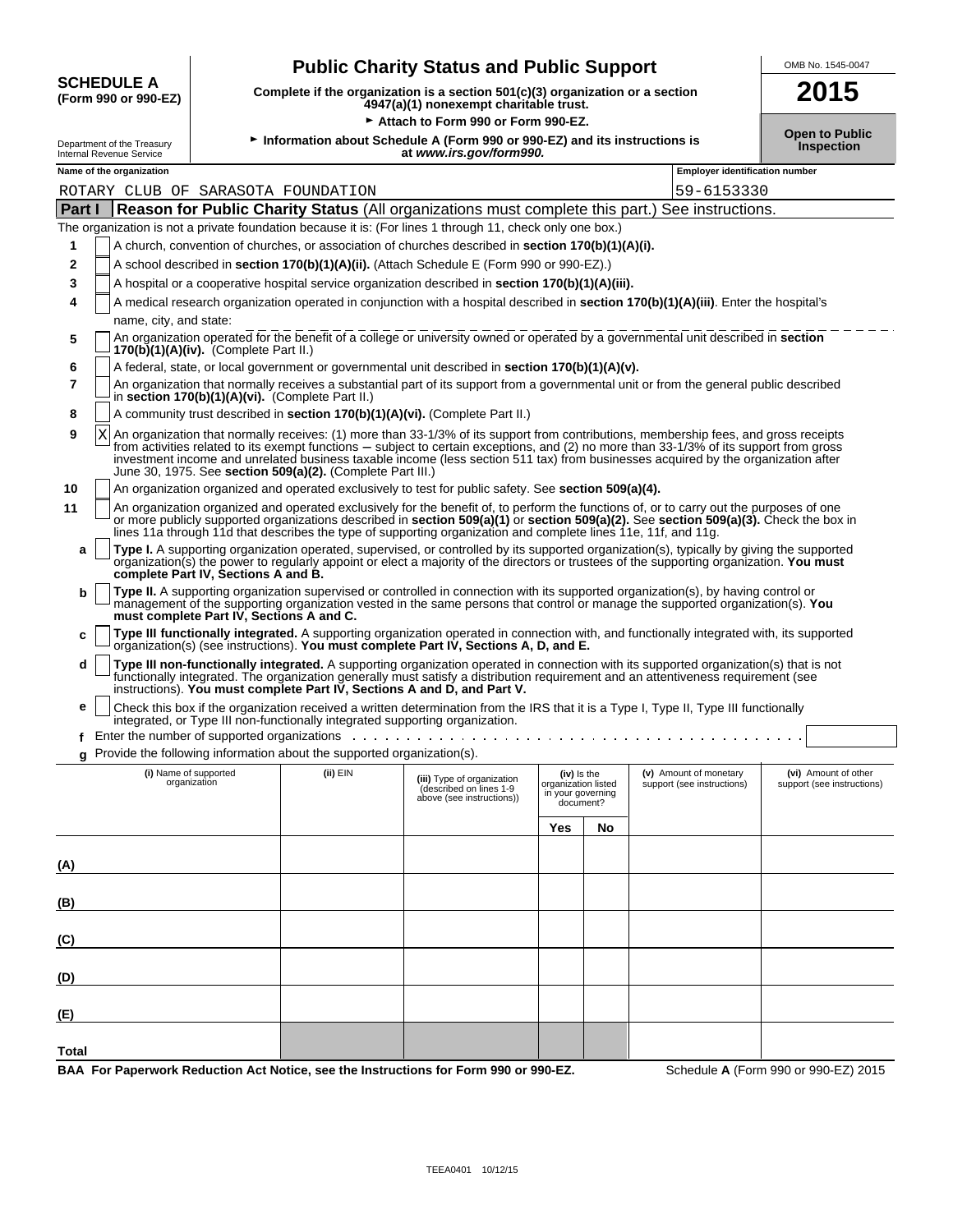# **Part II** Support Schedule for Organizations Described in Sections 170(b)(1)(A)(iv) and 170(b)(1)(A)(vi)

(Complete only if you checked the box on line 5, 7, or 8 of Part I or if the organization failed to qualify under Part III. If the organization fails to qualify under the tests listed below, please complete Part III.)

|    | <b>Section A. Public Support</b>                                                                                                                                                                                                                                                                                                                                                                  |          |            |            |            |            |           |
|----|---------------------------------------------------------------------------------------------------------------------------------------------------------------------------------------------------------------------------------------------------------------------------------------------------------------------------------------------------------------------------------------------------|----------|------------|------------|------------|------------|-----------|
|    | Calendar year (or fiscal year<br>beginning in) $\overrightarrow{r}$                                                                                                                                                                                                                                                                                                                               | (a) 2011 | (b) $2012$ | $(c)$ 2013 | $(d)$ 2014 | (e) $2015$ | (f) Total |
| 1. | Gifts, grants, contributions, and<br>membership fees received. (Do not<br>include any 'unusual grants.')<br><b>Contractor</b>                                                                                                                                                                                                                                                                     |          |            |            |            |            |           |
|    | 2 Tax revenues levied for the<br>organization's benefit and<br>either paid to or expended<br>on its behalf                                                                                                                                                                                                                                                                                        |          |            |            |            |            |           |
| 3  | The value of services or<br>facilities furnished by a<br>governmental unit to the<br>organization without charge                                                                                                                                                                                                                                                                                  |          |            |            |            |            |           |
| 4  | <b>Total.</b> Add lines 1 through 3                                                                                                                                                                                                                                                                                                                                                               |          |            |            |            |            |           |
| 5  | The portion of total<br>contributions by each person<br>(other than a governmental<br>unit or publicly supported<br>organization) included on line 1<br>that exceeds 2% of the amount<br>shown on line 11, column $(f)$ .                                                                                                                                                                         |          |            |            |            |            |           |
|    | <b>Public support.</b> Subtract line 5<br>from line $4 \cdot \cdot \cdot \cdot \cdot \cdot$                                                                                                                                                                                                                                                                                                       |          |            |            |            |            |           |
|    | <b>Section B. Total Support</b>                                                                                                                                                                                                                                                                                                                                                                   |          |            |            |            |            |           |
|    | Calendar year (or fiscal year<br>beginning in) $\rightarrow$                                                                                                                                                                                                                                                                                                                                      | (a) 2011 | (b) $2012$ | $(c)$ 2013 | $(d)$ 2014 | (e) $2015$ | (f) Total |
| 7  | Amounts from line 4                                                                                                                                                                                                                                                                                                                                                                               |          |            |            |            |            |           |
| 8  | Gross income from interest,<br>dividends, payments received<br>on securities loans, rents,<br>royalties and income from<br>similar sources                                                                                                                                                                                                                                                        |          |            |            |            |            |           |
| 9  | Net income from unrelated<br>business activities, whether or<br>not the business is regularly<br>carried on the carried on the care of the care of the care of the care of the care of the care of the care of the care of the care of the care of the care of the care of the care of the care of the care of the care of the                                                                    |          |            |            |            |            |           |
| 10 | Other income. Do not include<br>gain or loss from the sale of<br>capital assets (Explain in<br>Part VI.) $\cdots$                                                                                                                                                                                                                                                                                 |          |            |            |            |            |           |
|    | 11 Total support. Add lines 7<br>through $10$                                                                                                                                                                                                                                                                                                                                                     |          |            |            |            |            |           |
| 12 |                                                                                                                                                                                                                                                                                                                                                                                                   |          |            |            |            | 12         |           |
| 13 | First five years. If the Form 990 is for the organization's first, second, third, fourth, or fifth tax year as a section 501(c)(3)<br>organization, check this box and <b>stop here expansion to the state of the state of the state of the state of the state of the state of the state of the state of the state of the state of the state of the state of the sta</b>                          |          |            |            |            |            |           |
|    | Section C. Computation of Public Support Percentage                                                                                                                                                                                                                                                                                                                                               |          |            |            |            |            |           |
| 14 | Public support percentage for 2015 (line 6, column (f) divided by line 11, column (f)                                                                                                                                                                                                                                                                                                             |          |            |            |            | 14         | ℅         |
| 15 |                                                                                                                                                                                                                                                                                                                                                                                                   |          |            |            |            | 15         | %         |
|    | 16 a 33-1/3% support test - 2015. If the organization did not check the box on line 13, and line 14 is 33-1/3% or more, check this box<br>and stop here. The organization qualifies as a publicly supported organization $\cdots$ , , , , , , ,                                                                                                                                                   |          |            |            |            |            |           |
|    | <b>b 33-1/3% support test – 2014.</b> If the organization did not check a box on line 13 or 16a, and line 15 is 33-1/3% or more, check this box                                                                                                                                                                                                                                                   |          |            |            |            |            |           |
|    | 17a 10%-facts-and-circumstances test - 2015. If the organization did not check a box on line 13, 16a, or 16b, and line 14 is 10%<br>or more, and if the organization meets the 'facts-and-circumstances' test, check this box and stop here. Explain in Part VI how<br>the organization meets the 'facts-and-circumstances' test. The organization qualifies as a publicly supported organization |          |            |            |            |            |           |
|    | <b>b 10%-facts-and-circumstances test - 2014.</b> If the organization did not check a box on line 13, 16a, 16b, or 17a, and line 15 is 10%<br>or more, and if the organization meets the 'facts-and-circumstances' test, check this box and <b>stop here.</b> Explain in Part VI how the                                                                                                          |          |            |            |            |            |           |
| 18 | <b>Private foundation.</b> If the organization did not check a box on line 13, 16a, 16b, 17a, or 17b, check this box and see instructions                                                                                                                                                                                                                                                         |          |            |            |            |            |           |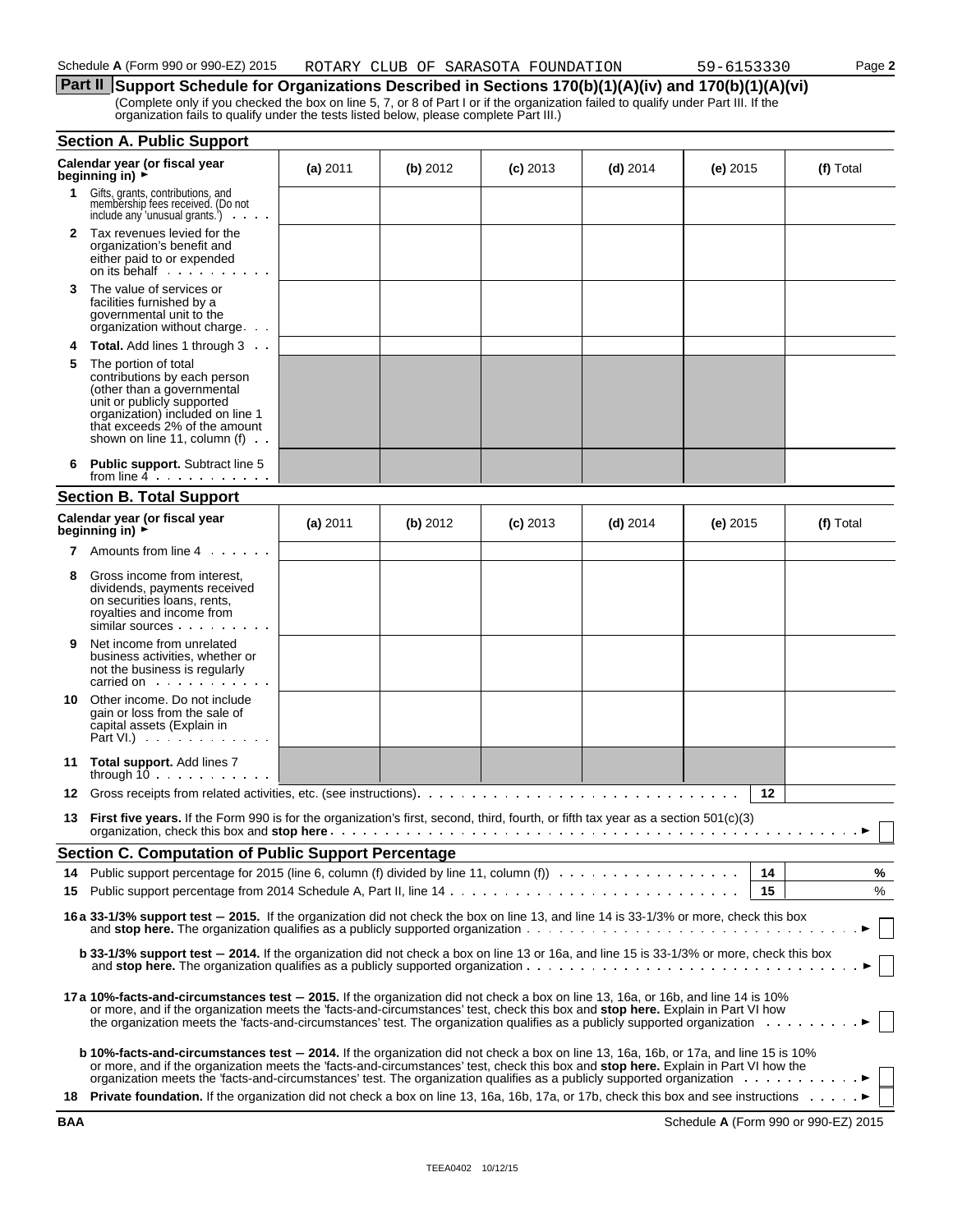#### **Part III** Support Schedule for Organizations Described in Section 509(a)(2)

(Complete only if you checked the box on line 9 of Part I or if the organization failed to qualify under Part II. If the organization fails to qualify under the tests listed below, please complete Part II.)

|            | <b>Section A. Public Support</b>                                                                                                                                                                                                                                                       |              |                   |                  |            |                  |                                      |
|------------|----------------------------------------------------------------------------------------------------------------------------------------------------------------------------------------------------------------------------------------------------------------------------------------|--------------|-------------------|------------------|------------|------------------|--------------------------------------|
|            | Calendar year (or fiscal year beginning in) ►                                                                                                                                                                                                                                          | (a) 2011     | (b) 2012          | $(c)$ 2013       | $(d)$ 2014 | $(e)$ 2015       | (f) Total                            |
|            | 1 Gifts, grants, contributions<br>and membership fees                                                                                                                                                                                                                                  |              |                   |                  |            |                  |                                      |
|            | received. (Do not include                                                                                                                                                                                                                                                              |              |                   |                  |            |                  |                                      |
|            | any 'unusual grants.') $\cdots$<br>2 Gross receipts from admis-                                                                                                                                                                                                                        | 25,064.      | 37,290.           | 30,652.          | 21,370.    | 34,181.          | 148,557.                             |
|            | sions, merchandise sold or                                                                                                                                                                                                                                                             |              |                   |                  |            |                  |                                      |
|            | services performed, or facilities                                                                                                                                                                                                                                                      |              |                   |                  |            |                  |                                      |
|            | furnished in any activity that is<br>related to the organization's                                                                                                                                                                                                                     |              |                   |                  |            |                  |                                      |
|            | $tax$ -exempt purpose $\ldots$                                                                                                                                                                                                                                                         |              |                   |                  |            |                  |                                      |
|            | 3 Gross receipts from activities                                                                                                                                                                                                                                                       |              |                   |                  |            |                  |                                      |
|            | that are not an unrelated trade<br>or business under section 513.                                                                                                                                                                                                                      |              |                   |                  |            |                  |                                      |
|            | 4 Tax revenues levied for the                                                                                                                                                                                                                                                          |              |                   |                  |            |                  |                                      |
|            | organization's benefit and<br>either paid to or expended on                                                                                                                                                                                                                            |              |                   |                  |            |                  |                                      |
|            | its behalf                                                                                                                                                                                                                                                                             |              |                   |                  |            |                  |                                      |
| 5          | The value of services or<br>facilities furnished by a                                                                                                                                                                                                                                  |              |                   |                  |            |                  |                                      |
|            | governmental unit to the                                                                                                                                                                                                                                                               |              |                   |                  |            |                  |                                      |
|            | organization without charge                                                                                                                                                                                                                                                            |              |                   |                  |            |                  |                                      |
|            | 6 Total. Add lines 1 through 5                                                                                                                                                                                                                                                         | 25,064.      | 37,290.           | 30,652.          | 21,370.    | 34,181.          | 148,557.                             |
|            | <b>7 a</b> Amounts included on lines 1.<br>2, and 3 received from                                                                                                                                                                                                                      |              |                   |                  |            |                  |                                      |
|            | disqualified persons                                                                                                                                                                                                                                                                   | $\mathsf{O}$ | $\mathsf 0$       | $\mathbf 0$ .    | 0          | 0.               | $0$ .                                |
|            | <b>b</b> Amounts included on lines 2                                                                                                                                                                                                                                                   |              |                   |                  |            |                  |                                      |
|            | and 3 received from other than<br>disqualified persons that                                                                                                                                                                                                                            |              |                   |                  |            |                  |                                      |
|            | exceed the greater of \$5,000 or                                                                                                                                                                                                                                                       |              |                   |                  |            |                  |                                      |
|            | 1% of the amount on line 13<br>for the year                                                                                                                                                                                                                                            | 0.           | 0.                | 0.               | 0.         | 0.               | 0.                                   |
|            | c Add lines $7a$ and $7b$                                                                                                                                                                                                                                                              | 0.           | $0$ .             | $\overline{0}$ . | 0.         | $\overline{0}$ . | $0$ .                                |
|            | 8 Public support. (Subtract line                                                                                                                                                                                                                                                       |              |                   |                  |            |                  |                                      |
|            | $7c$ from line $6.$ ) $\ldots$ $\ldots$                                                                                                                                                                                                                                                |              |                   |                  |            |                  | 148,557.                             |
|            | <b>Section B. Total Support</b>                                                                                                                                                                                                                                                        |              |                   |                  |            |                  |                                      |
|            | Calendar year (or fiscal year beginning in) ►                                                                                                                                                                                                                                          | (a) 2011     | (b) 2012          | $(c)$ 2013       | $(d)$ 2014 | $(e)$ 2015       | (f) Total                            |
| 9.         | Amounts from line 6                                                                                                                                                                                                                                                                    | 25,064.      | 37,290.           | 30,652.          | 21,370.    | 34,181.          | 148,557.                             |
|            | 10 a Gross income from interest, dividends,<br>payments received on securities loans,                                                                                                                                                                                                  |              |                   |                  |            |                  |                                      |
|            | rents, royalties and income from                                                                                                                                                                                                                                                       |              |                   |                  |            |                  |                                      |
|            | similar sources<br><b>b</b> Unrelated business taxable                                                                                                                                                                                                                                 | 3,341        | 5,982             | 8,967            | 7,967      | 5,436            | 31,693.                              |
|            | income (less section 511                                                                                                                                                                                                                                                               |              |                   |                  |            |                  |                                      |
|            | taxes) from businesses<br>acquired after June 30, 1975                                                                                                                                                                                                                                 |              |                   |                  |            |                  |                                      |
|            | c Add lines 10a and 10b $\cdots$                                                                                                                                                                                                                                                       | 3,341        | 5,982.            | 8,967.           | 7,967.     | 5,436.           | 31,693.                              |
| 11         | Net income from unrelated business                                                                                                                                                                                                                                                     |              |                   |                  |            |                  |                                      |
|            | activities not included in line 10b,                                                                                                                                                                                                                                                   |              |                   |                  |            |                  |                                      |
|            | whether or not the business is<br>regularly carried on                                                                                                                                                                                                                                 |              |                   |                  |            |                  |                                      |
|            | 12 Other income. Do not include                                                                                                                                                                                                                                                        |              |                   |                  |            |                  |                                      |
|            | gain or loss from the sale of<br>capital assets (Explain in                                                                                                                                                                                                                            |              |                   |                  |            |                  |                                      |
|            | Part VI.) $\cdots$ $\cdots$                                                                                                                                                                                                                                                            |              |                   |                  |            |                  |                                      |
|            | 13 Total support. (Add lines 9,                                                                                                                                                                                                                                                        |              |                   |                  |            |                  |                                      |
|            | 10c, 11, and 12.) $\ldots$<br>14 First five years. If the Form 990 is for the organization's first, second, third, fourth, or fifth tax year as a section 501(c)(3)                                                                                                                    | 28,405.      | 43, 272.          | 39,619.          | 29,337.    | 39,617.1         | 180,250.                             |
|            |                                                                                                                                                                                                                                                                                        |              |                   |                  |            |                  |                                      |
|            | <b>Section C. Computation of Public Support Percentage</b>                                                                                                                                                                                                                             |              |                   |                  |            |                  |                                      |
| 15         | Public support percentage for 2015 (line 8, column (f) divided by line 13, column (f)                                                                                                                                                                                                  |              |                   |                  |            | 15               | $82.42$ $%$                          |
| 16         |                                                                                                                                                                                                                                                                                        |              |                   |                  |            | 16               | 81.25 %                              |
|            | Section D. Computation of Investment Income Percentage                                                                                                                                                                                                                                 |              |                   |                  |            |                  |                                      |
| 17         | Investment income percentage for 2015 (line 10c, column (f) divided by line 13, column (f) $\dots \dots \dots \dots$                                                                                                                                                                   |              |                   |                  |            | 17               | $17.58$ %                            |
| 18         |                                                                                                                                                                                                                                                                                        |              |                   |                  |            | 18               | 18.75 %                              |
|            | 19 a 33-1/3% support tests - 2015. If the organization did not check the box on line 14, and line 15 is more than 33-1/3%, and line 17                                                                                                                                                 |              |                   |                  |            |                  | $\boldsymbol{\mathrm{X}}$            |
|            | is not more than 33-1/3%, check this box and stop here. The organization qualifies as a publicly supported organization $\cdots \cdots \cdots$                                                                                                                                         |              |                   |                  |            |                  |                                      |
|            | b 33-1/3% support tests - 2014. If the organization did not check a box on line 14 or line 19a, and line 16 is more than 33-1/3%, and<br>line 18 is not more than 33-1/3%, check this box and stop here. The organization qualifies as a publicly supported organization $\dots \dots$ |              |                   |                  |            |                  |                                      |
| 20         | <b>Private foundation.</b> If the organization did not check a box on line 14, 19a, or 19b, check this box and see instructions.                                                                                                                                                       |              |                   |                  |            |                  |                                      |
| <b>BAA</b> |                                                                                                                                                                                                                                                                                        |              | TEEA0403 10/12/15 |                  |            |                  | Schedule A (Form 990 or 990-EZ) 2015 |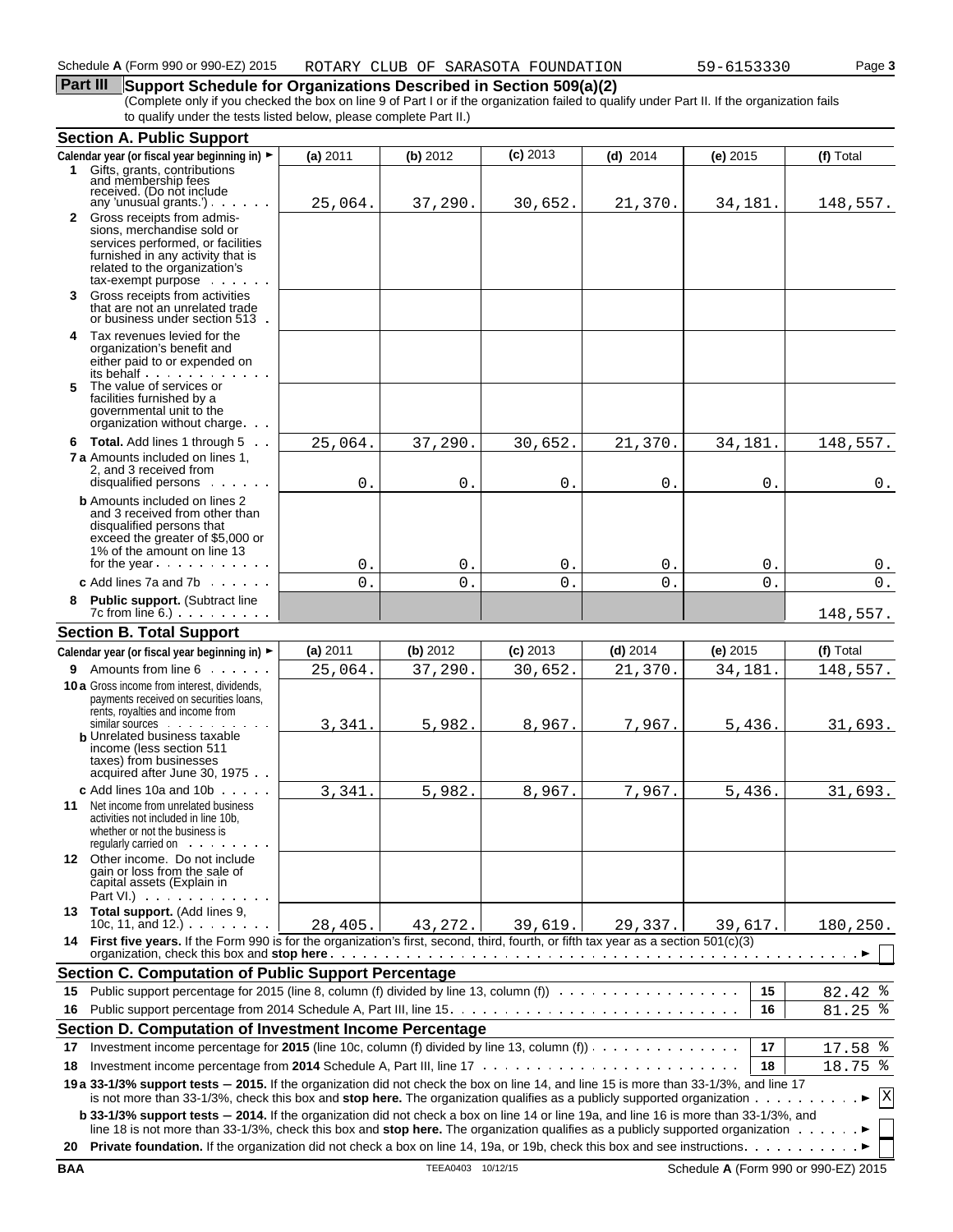#### **Part IV Supporting Organizations**

(Complete only if you checked a box in line 11 on Part I. If you checked 11a of Part I, complete Sections A and B. If you checked 11b of Part I, complete Sections A and C. If you checked 11c of Part I, complete Sections A, D, and E. If you checked 11d of Part I, complete Sections A and D, and complete Part V.)

#### **Section A. All Supporting Organizations**

|              |                                                                                                                                                                                                                                                                                                                                                                                 |                | <b>Yes</b> | No |
|--------------|---------------------------------------------------------------------------------------------------------------------------------------------------------------------------------------------------------------------------------------------------------------------------------------------------------------------------------------------------------------------------------|----------------|------------|----|
|              | 1 Are all of the organization's supported organizations listed by name in the organization's governing documents?<br>If 'No,' describe in Part VI how the supported organizations are designated. If designated by class or purpose, describe                                                                                                                                   |                |            |    |
|              | the designation. If historic and continuing relationship, explain with the designation. If the designation. If $\alpha$                                                                                                                                                                                                                                                         | $\mathbf{1}$   |            |    |
| $\mathbf{2}$ | Did the organization have any supported organization that does not have an IRS determination of status under section<br>509(a)(1) or (2)? If 'Yes,' explain in Part VI how the organization determined that the supported organization was                                                                                                                                      |                |            |    |
|              |                                                                                                                                                                                                                                                                                                                                                                                 | $\overline{2}$ |            |    |
|              | 3 a Did the organization have a supported organization described in section $501(c)(4)$ , (5), or (6)? If 'Yes,' answer (b)                                                                                                                                                                                                                                                     | За             |            |    |
|              |                                                                                                                                                                                                                                                                                                                                                                                 |                |            |    |
|              | <b>b</b> Did the organization confirm that each supported organization qualified under section $501(c)(4)$ , $(5)$ , or $(6)$ and<br>satisfied the public support tests under section 509(a)(2)? If 'Yes,' describe in Part VI when and how the organization                                                                                                                    | 3b             |            |    |
|              |                                                                                                                                                                                                                                                                                                                                                                                 |                |            |    |
|              | c Did the organization ensure that all support to such organizations was used exclusively for section $170(c)(2)(B)$<br>purposes? If 'Yes,' explain in Part VI what controls the organization put in place to ensure such use                                                                                                                                                   | 3c             |            |    |
|              | 4 a Was any supported organization not organized in the United States ('foreign supported organization')? If 'Yes' and                                                                                                                                                                                                                                                          |                |            |    |
|              |                                                                                                                                                                                                                                                                                                                                                                                 | 4a             |            |    |
|              | <b>b</b> Did the organization have ultimate control and discretion in deciding whether to make grants to the foreign supported                                                                                                                                                                                                                                                  |                |            |    |
|              | organization? If 'Yes,' describe in Part VI how the organization had such control and discretion despite being controlled<br>or supervised by or in connection with its supported organizations $\cdots \cdots \cdots \cdots \cdots \cdots \cdots \cdots \cdots \cdots \cdots$                                                                                                  | 4b             |            |    |
|              | c Did the organization support any foreign supported organization that does not have an IRS determination under                                                                                                                                                                                                                                                                 |                |            |    |
|              | sections $501(c)(3)$ and $509(a)(1)$ or $(2)$ ? If 'Yes,' explain in <b>Part VI</b> what controls the organization used to ensure that                                                                                                                                                                                                                                          |                |            |    |
|              | all support to the foreign supported organization was used exclusively for section $170(c)(2)(B)$ purposes                                                                                                                                                                                                                                                                      | 4c             |            |    |
|              | 5 a Did the organization add, substitute, or remove any supported organizations during the tax year? If 'Yes,' answer (b)<br>and (c) below (if applicable). Also, provide detail in Part VI, including (i) the names and EIN numbers of the supported<br>organizations added, substituted, or removed; (ii) the reasons for each such action; (iii) the authority under the     |                |            |    |
|              | organization's organizing document authorizing such action; and (iv) how the action was accomplished (such as by                                                                                                                                                                                                                                                                | 5a             |            |    |
|              |                                                                                                                                                                                                                                                                                                                                                                                 |                |            |    |
|              | b Type I or Type II only. Was any added or substituted supported organization part of a class already designated in the                                                                                                                                                                                                                                                         | 5 <sub>b</sub> |            |    |
|              | c Substitutions only. Was the substitution the result of an event beyond the organization's control?                                                                                                                                                                                                                                                                            | 5с             |            |    |
| 6            | Did the organization provide support (whether in the form of grants or the provision of services or facilities) to<br>anyone other than (i) its supported organizations, (ii) individuals that are part of the charitable class benefited by one<br>or more of its supported organizations, or (iii) other supporting organizations that also support or benefit one or more of |                |            |    |
|              |                                                                                                                                                                                                                                                                                                                                                                                 | 6              |            |    |
|              | Did the organization provide a grant, loan, compensation, or other similar payment to a substantial contributor<br>(defined in section 4958(c)(3)(C)), a family member of a substantial contributor, or a 35% controlled entity with                                                                                                                                            |                |            |    |
|              | regard to a substantial contributor? If 'Yes,' complete Part I of Schedule L (Form 990 or 990-EZ)                                                                                                                                                                                                                                                                               | $\overline{7}$ |            |    |
| 8            | Did the organization make a loan to a disqualified person (as defined in section 4958) not described in line 7? If 'Yes,'                                                                                                                                                                                                                                                       | 8              |            |    |
|              |                                                                                                                                                                                                                                                                                                                                                                                 |                |            |    |
|              | 9 a Was the organization controlled directly or indirectly at any time during the tax year by one or more disqualified persons<br>as defined in section 4946 (other than foundation managers and organizations described in section 509(a)(1) or (2))?                                                                                                                          | 9a             |            |    |
|              |                                                                                                                                                                                                                                                                                                                                                                                 |                |            |    |
|              | b Did one or more disqualified persons (as defined in line 9a) hold a controlling interest in any entity in which the                                                                                                                                                                                                                                                           | 9b             |            |    |
|              | c Did a disqualified person (as defined in line 9a) have an ownership interest in, or derive any personal benefit from,<br>assets in which the supporting organization also had an interest? If 'Yes,' provide detail in Part VI                                                                                                                                                | 9c             |            |    |
|              | 10a Was the organization subject to the excess business holdings rules of section 4943 because of section 4943(f) (regarding<br>certain Type II supporting organizations, and all Type III non-functionally integrated supporting organizations)? If 'Yes,'                                                                                                                     |                |            |    |
|              |                                                                                                                                                                                                                                                                                                                                                                                 | 10a            |            |    |
|              | <b>b</b> Did the organization, have any excess business holdings in the tax year? (Use Schedule C, Form 4720, to determine                                                                                                                                                                                                                                                      | 10b            |            |    |
| <b>BAA</b>   | TEEA0404 10/12/15 Schedule A (Form 990 or 990-EZ) 2015                                                                                                                                                                                                                                                                                                                          |                |            |    |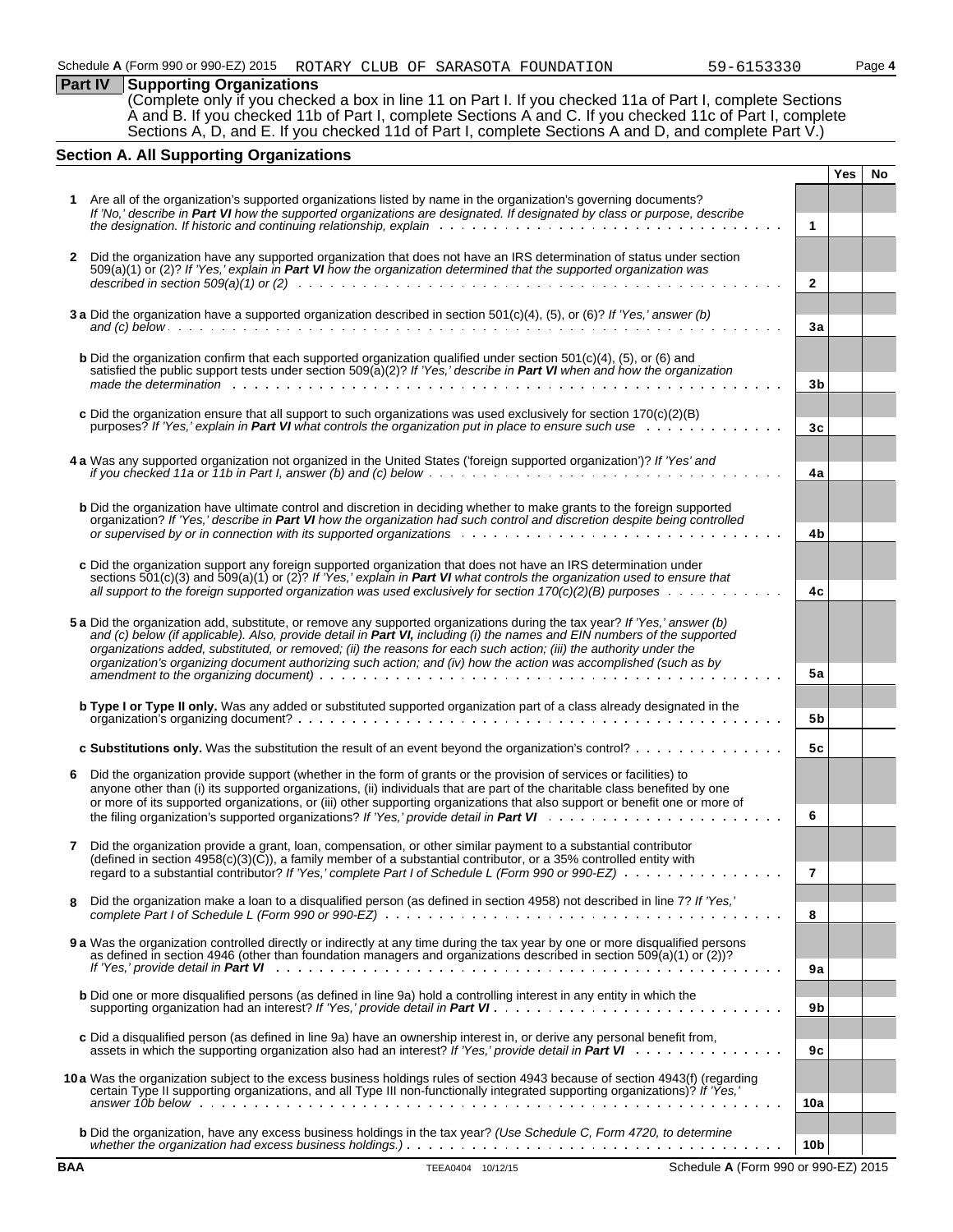| Schedule A (Form 990 or 990-EZ) 2015 ROTARY CLUB OF SARASOTA FOUNDATION |  |  |  |  |  | 59-6153330 | Page 5 |
|-------------------------------------------------------------------------|--|--|--|--|--|------------|--------|
|-------------------------------------------------------------------------|--|--|--|--|--|------------|--------|

|  |  | 59-6153330 |  |  |  |  |  |  |  |
|--|--|------------|--|--|--|--|--|--|--|
|--|--|------------|--|--|--|--|--|--|--|

| Supporting Organizations (continued)<br><b>Part IV</b>                                                                    |                 |     |    |
|---------------------------------------------------------------------------------------------------------------------------|-----------------|-----|----|
|                                                                                                                           |                 | Yes | No |
| Has the organization accepted a gift or contribution from any of the following persons?<br>11                             |                 |     |    |
| a A person who directly or indirectly controls, either alone or together with persons described in (b) and (c) below, the |                 |     |    |
|                                                                                                                           | 11a             |     |    |
|                                                                                                                           | 11 <sub>b</sub> |     |    |
| c A 35% controlled entity of a person described in (a) or (b) above? If 'Yes' to a, b, or c, provide detail in Part VI    | 11 <sub>c</sub> |     |    |
| <b>Section B. Type I Supporting Organizations</b>                                                                         |                 |     |    |

|                                                                                                                                                                                                                                                                                                                                                                                                                                                                                                                                                                                                                               |  | res |  |
|-------------------------------------------------------------------------------------------------------------------------------------------------------------------------------------------------------------------------------------------------------------------------------------------------------------------------------------------------------------------------------------------------------------------------------------------------------------------------------------------------------------------------------------------------------------------------------------------------------------------------------|--|-----|--|
| Did the directors, trustees, or membership of one or more supported organizations have the power to regularly appoint<br>or elect at least a majority of the organization's directors or trustees at all times during the tax year? If 'No,' describe in<br>Part VI how the supported organization(s) effectively operated, supervised, or controlled the organization's activities.<br>If the organization had more than one supported organization, describe how the powers to appoint and/or remove<br>directors or trustees were allocated among the supported organizations and what conditions or restrictions, if any, |  |     |  |
|                                                                                                                                                                                                                                                                                                                                                                                                                                                                                                                                                                                                                               |  |     |  |
| Did the organization operate for the benefit of any supported organization other than the supported organization(s)<br>that operated, supervised, or controlled the supporting organization? If 'Yes,' explain in Part VI how providing such<br>benefit carried out the purposes of the supported organization(s) that operated, supervised, or controlled the                                                                                                                                                                                                                                                                |  |     |  |
| supporting organization                                                                                                                                                                                                                                                                                                                                                                                                                                                                                                                                                                                                       |  |     |  |

### **Section C. Type II Supporting Organizations**

|  |                                                                                                                                                                                                                                                               | Yes | N |
|--|---------------------------------------------------------------------------------------------------------------------------------------------------------------------------------------------------------------------------------------------------------------|-----|---|
|  | Were a majority of the organization's directors or trustees during the tax year also a majority of the directors or trustees<br>of each of the organization's supported organization(s)? If 'No,' describe in <b>Part VI</b> how control or management of the |     |   |
|  | supporting organization was vested in the same persons that controlled or managed the supported organization(s) $\ldots$                                                                                                                                      |     |   |

## **Section D. All Type III Supporting Organizations**

|                                                                                                                                                                                                                                                                                                                                                                   |  | res |  |  |
|-------------------------------------------------------------------------------------------------------------------------------------------------------------------------------------------------------------------------------------------------------------------------------------------------------------------------------------------------------------------|--|-----|--|--|
| Did the organization provide to each of its supported organizations, by the last day of the fifth month of the<br>organization's tax year, (i) a written notice describing the type and amount of support provided during the prior tax<br>year, (ii) a copy of the Form 990 that was most recently filed as of the date of notification, and (iii) copies of the |  |     |  |  |
| organization's governing documents in effect on the date of notification, to the extent not previously provided? $\ldots \ldots \ldots$                                                                                                                                                                                                                           |  |     |  |  |
|                                                                                                                                                                                                                                                                                                                                                                   |  |     |  |  |
| Were any of the organization's officers, directors, or trustees either (i) appointed or elected by the supported<br>organization(s) or (ii) serving on the governing body of a supported organization? If 'No,' explain in Part VI how                                                                                                                            |  |     |  |  |
| the organization maintained a close and continuous working relationship with the supported organization(s). $\dots \dots \dots$                                                                                                                                                                                                                                   |  |     |  |  |
| By reason of the relationship described in (2), did the organization's supported organizations have a significant<br>voice in the organization's investment policies and in directing the use of the organization's income or assets at                                                                                                                           |  |     |  |  |
| all times during the tax year? If 'Yes,' describe in Part VI the role the organization's supported organizations played<br>in this regard.<br>and a series and a series and a series of                                                                                                                                                                           |  |     |  |  |

## **Section E. Type III Functionally-Integrated Supporting Organizations**

|  | Check the box next to the method that the organization used to satisfy the Integral Part Test during the year (see instructions): |  |  |  |  |
|--|-----------------------------------------------------------------------------------------------------------------------------------|--|--|--|--|
|--|-----------------------------------------------------------------------------------------------------------------------------------|--|--|--|--|

| <b>a</b>   The organization satisfied the Activities Test. Complete <b>line 2</b> below.               |  |
|--------------------------------------------------------------------------------------------------------|--|
| <b>b</b> The organization is the parent of each of its supported organizations. Complete line 3 below. |  |

|  | $c$   The organization supported a governmental entity. Describe in Part VI how you supported a government entity (see instructions). |
|--|---------------------------------------------------------------------------------------------------------------------------------------|
|  |                                                                                                                                       |

|  | 2 Activities Test. Answer (a) and (b) below. | Yes No |  |
|--|----------------------------------------------|--------|--|
|--|----------------------------------------------|--------|--|

| <b>BAA</b>                                                     | TEEA0405 10/12/15                                                                                                                                                                                                                                                                                                                                                             | Schedule A (Form 990 or 990-EZ) 2015 |    |  |  |  |  |
|----------------------------------------------------------------|-------------------------------------------------------------------------------------------------------------------------------------------------------------------------------------------------------------------------------------------------------------------------------------------------------------------------------------------------------------------------------|--------------------------------------|----|--|--|--|--|
|                                                                | <b>b</b> Did the organization exercise a substantial degree of direction over the policies, programs, and activities of each of its<br>supported organizations? If 'Yes,' describe in <b>Part VI</b> the role played by the organization in this regard $\cdots$                                                                                                              |                                      | 3b |  |  |  |  |
|                                                                | a Did the organization have the power to regularly appoint or elect a majority of the officers, directors, or trustees of<br>each of the supported organizations? Provide details in Part VI.                                                                                                                                                                                 |                                      | Зa |  |  |  |  |
| 3 Parent of Supported Organizations. Answer (a) and (b) below. |                                                                                                                                                                                                                                                                                                                                                                               |                                      |    |  |  |  |  |
|                                                                | <b>b</b> Did the activities described in (a) constitute activities that, but for the organization's involvement, one or more of<br>the organization's supported organization(s) would have been engaged in? If 'Yes,' explain in Part VI the reasons for<br>the organization's position that its supported organization(s) would have engaged in these activities but for the |                                      | 2b |  |  |  |  |
|                                                                | responsive to those supported organizations, and how the organization determined that these activities constituted<br>substantially all of its activities enterpretation of the content of the content of the content of the content                                                                                                                                          |                                      |    |  |  |  |  |
|                                                                | a Did substantially all of the organization's activities during the tax year directly further the exempt purposes of the<br>supported organization(s) to which the organization was responsive? If 'Yes,' then in Part VI identify those supported<br>organizations and explain how these activities directly furthered their exempt purposes, how the organization was       |                                      |    |  |  |  |  |
|                                                                |                                                                                                                                                                                                                                                                                                                                                                               |                                      |    |  |  |  |  |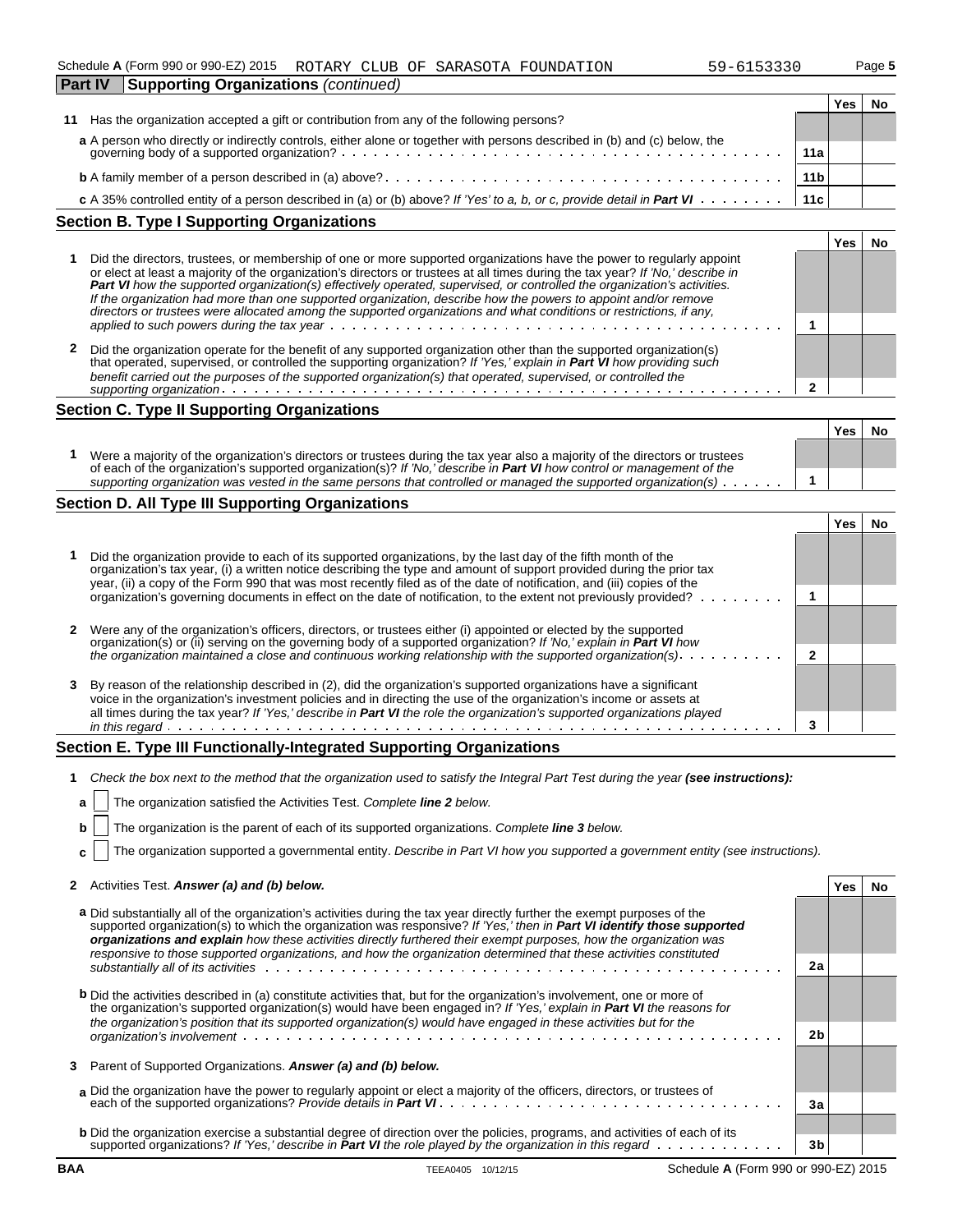**1** Check here if the organization satisfied the Integral Part Test as a qualifying trust on November 20, 1970. **See instructions.** All other Type III non-functionally integrated supporting organizations must complete Sections A through E.

|    | Section A - Adjusted Net Income                                                                                                                                                                                                                                                                               |                | (A) Prior Year | (B) Current Year<br>(optional) |
|----|---------------------------------------------------------------------------------------------------------------------------------------------------------------------------------------------------------------------------------------------------------------------------------------------------------------|----------------|----------------|--------------------------------|
| 1  |                                                                                                                                                                                                                                                                                                               | 1              |                |                                |
| 2  |                                                                                                                                                                                                                                                                                                               | $\mathbf{2}$   |                |                                |
| 3  |                                                                                                                                                                                                                                                                                                               | 3              |                |                                |
| 4  |                                                                                                                                                                                                                                                                                                               | 4              |                |                                |
| 5  |                                                                                                                                                                                                                                                                                                               | 5              |                |                                |
| 6  | Portion of operating expenses paid or incurred for production or collection of gross<br>income or for management, conservation, or maintenance of property held for                                                                                                                                           | 6              |                |                                |
| 7  |                                                                                                                                                                                                                                                                                                               | $\overline{7}$ |                |                                |
| 8  | <b>Adjusted Net Income</b> (subtract lines 5, 6 and 7 from line 4) $\ldots$                                                                                                                                                                                                                                   | 8              |                |                                |
|    | <b>Section B - Minimum Asset Amount</b>                                                                                                                                                                                                                                                                       |                | (A) Prior Year | (B) Current Year<br>(optional) |
| 1. | Aggregate fair market value of all non-exempt-use assets (see instructions for short<br>tax year or assets held for part of year):                                                                                                                                                                            |                |                |                                |
|    | <b>a</b> Average monthly value of securities enterminated value of $\alpha$                                                                                                                                                                                                                                   | 1 a            |                |                                |
|    | <b>b</b> Average monthly cash balances $\ldots$ , $\ldots$ , $\ldots$ , $\ldots$ , $\ldots$ , $\ldots$ , $\ldots$ , $\ldots$ , $\ldots$                                                                                                                                                                       | 1 b            |                |                                |
|    |                                                                                                                                                                                                                                                                                                               | 1 <sub>c</sub> |                |                                |
|    |                                                                                                                                                                                                                                                                                                               | 1 <sub>d</sub> |                |                                |
|    | e Discount claimed for blockage or other<br>factors (explain in detail in Part VI):                                                                                                                                                                                                                           |                |                |                                |
| 2  | Acquisition indebtedness applicable to non-exempt-use assets                                                                                                                                                                                                                                                  | $\mathbf 2$    |                |                                |
| 3  |                                                                                                                                                                                                                                                                                                               | 3              |                |                                |
| 4  | Cash deemed held for exempt use. Enter 1-1/2% of line 3 (for greater amount,<br>see instructions) with a contract to contract the contract of the contract of the contract of the contract of the contract of the contract of the contract of the contract of the contract of the contract of the contract of | 4              |                |                                |
| 5  | Net value of non-exempt-use assets (subtract line 4 from line 3) $\ldots$                                                                                                                                                                                                                                     | 5              |                |                                |
| 6  |                                                                                                                                                                                                                                                                                                               | 6              |                |                                |
| 7  |                                                                                                                                                                                                                                                                                                               | $\overline{7}$ |                |                                |
| 8  |                                                                                                                                                                                                                                                                                                               | 8              |                |                                |
|    | Section C - Distributable Amount                                                                                                                                                                                                                                                                              |                |                | <b>Current Year</b>            |
| 1  | Adjusted net income for prior year (from Section A, line 8, Column A) $\dots$                                                                                                                                                                                                                                 | 1              |                |                                |
| 2  |                                                                                                                                                                                                                                                                                                               | $\overline{2}$ |                |                                |
| 3  | Minimum asset amount for prior year (from Section B, line 8, Column A) $\ldots \ldots$                                                                                                                                                                                                                        | 3              |                |                                |
| 4  |                                                                                                                                                                                                                                                                                                               | 4              |                |                                |
| 5  |                                                                                                                                                                                                                                                                                                               | 5              |                |                                |
| 6  | <b>Distributable Amount.</b> Subtract line 5 from line 4, unless subject to emergency                                                                                                                                                                                                                         | 6              |                |                                |

**7** | Check here if the current year is the organization's first as a non-functionally-integrated Type III supporting organization (see instructions).

**BAA** Schedule **A** (Form 990 or 990-EZ) 2015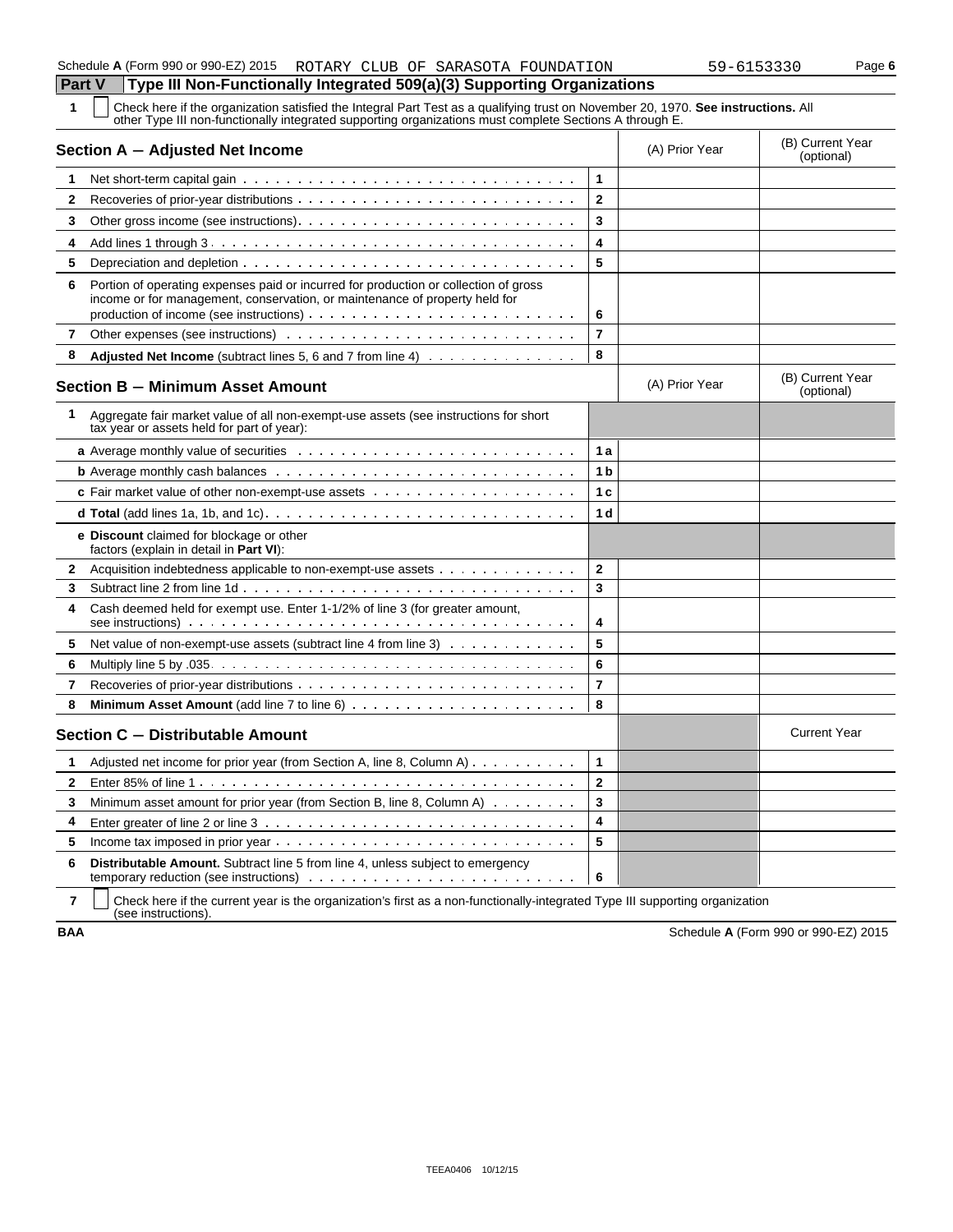| Schedule A (Form 990 or 990-EZ) 2015 | ROTARY | CLUB | ΟF | SARASOTA FOUNDATION | ,153330 | Page |
|--------------------------------------|--------|------|----|---------------------|---------|------|
|                                      |        |      |    |                     |         |      |

| <b>Part V</b> | Type III Non-Functionally Integrated 509(a)(3) Supporting Organizations (continued)                                                     |                                              |                                        |                                                         |
|---------------|-----------------------------------------------------------------------------------------------------------------------------------------|----------------------------------------------|----------------------------------------|---------------------------------------------------------|
|               | <b>Section D - Distributions</b>                                                                                                        |                                              |                                        | <b>Current Year</b>                                     |
| 1             |                                                                                                                                         |                                              |                                        |                                                         |
| 2             | Amounts paid to perform activity that directly furthers exempt purposes of supported organizations,                                     |                                              |                                        |                                                         |
| 3             | Administrative expenses paid to accomplish exempt purposes of supported organizations                                                   |                                              |                                        |                                                         |
| 4             |                                                                                                                                         |                                              |                                        |                                                         |
| 5             |                                                                                                                                         |                                              |                                        |                                                         |
| 6             |                                                                                                                                         |                                              |                                        |                                                         |
| 7             |                                                                                                                                         |                                              |                                        |                                                         |
| 8             | Distributions to attentive supported organizations to which the organization is responsive (provide details                             |                                              |                                        |                                                         |
| 9             |                                                                                                                                         |                                              |                                        |                                                         |
| 10            |                                                                                                                                         |                                              |                                        |                                                         |
|               | Section E - Distribution Allocations (see instructions)                                                                                 | (i)<br><b>Excess</b><br><b>Distributions</b> | (ii)<br>Underdistributions<br>Pre-2015 | (iii)<br><b>Distributable</b><br><b>Amount for 2015</b> |
| 1             | Distributable amount for 2015 from Section C, line 6                                                                                    |                                              |                                        |                                                         |
| $\mathbf{2}$  | Underdistributions, if any, for years prior to 2015 (reasonable<br>cause required $-$ see instructions) $\cdots$                        |                                              |                                        |                                                         |
| 3             | Excess distributions carryover, if any, to 2015:                                                                                        |                                              |                                        |                                                         |
| а             |                                                                                                                                         |                                              |                                        |                                                         |
| b             |                                                                                                                                         |                                              |                                        |                                                         |
| c             |                                                                                                                                         |                                              |                                        |                                                         |
|               | <b>d</b> From 2013                                                                                                                      |                                              |                                        |                                                         |
|               | e From 2014                                                                                                                             |                                              |                                        |                                                         |
|               |                                                                                                                                         |                                              |                                        |                                                         |
|               | g Applied to underdistributions of prior years                                                                                          |                                              |                                        |                                                         |
|               | h Applied to 2015 distributable amount                                                                                                  |                                              |                                        |                                                         |
|               | i Carryover from 2010 not applied (see instructions) $\cdots$                                                                           |                                              |                                        |                                                         |
|               | Remainder. Subtract lines 3g, 3h, and 3i from 3f                                                                                        |                                              |                                        |                                                         |
| 4             | Distributions for 2015 from Section D,                                                                                                  |                                              |                                        |                                                         |
|               | line $7:$<br>\$                                                                                                                         |                                              |                                        |                                                         |
|               | a Applied to underdistributions of prior years                                                                                          |                                              |                                        |                                                         |
|               | <b>b</b> Applied to 2015 distributable amount <u>.</u>                                                                                  |                                              |                                        |                                                         |
|               | <b>c</b> Remainder. Subtract lines 4a and 4b from $4 \cdot \cdot \cdot \cdot \cdot \cdot \cdot \cdot \cdot \cdot \cdot \cdot \cdot$     |                                              |                                        |                                                         |
| 5             | Remaining underdistributions for years prior to 2015, if any.<br>Subtract lines 3g and 4a from line 2 (if amount greater than           |                                              |                                        |                                                         |
| 6             | Remaining underdistributions for 2015. Subtract lines 3h and 4b<br>from line 1 (if amount greater than zero, see instructions) $\cdots$ |                                              |                                        |                                                         |
| 7             | Excess distributions carryover to 2016. Add lines 3j and 4c                                                                             |                                              |                                        |                                                         |
| 8             | Breakdown of line 7:                                                                                                                    |                                              |                                        |                                                         |
| a             |                                                                                                                                         |                                              |                                        |                                                         |
| b             |                                                                                                                                         |                                              |                                        |                                                         |
|               | <b>c</b> Excess from 2013 $\ldots$ $\ldots$ $\ldots$                                                                                    |                                              |                                        |                                                         |
|               | <b>d</b> Excess from $2014$                                                                                                             |                                              |                                        |                                                         |
|               | <b>e</b> Excess from $2015$                                                                                                             |                                              |                                        |                                                         |

**BAA** Schedule **A** (Form 990 or 990-EZ) 2015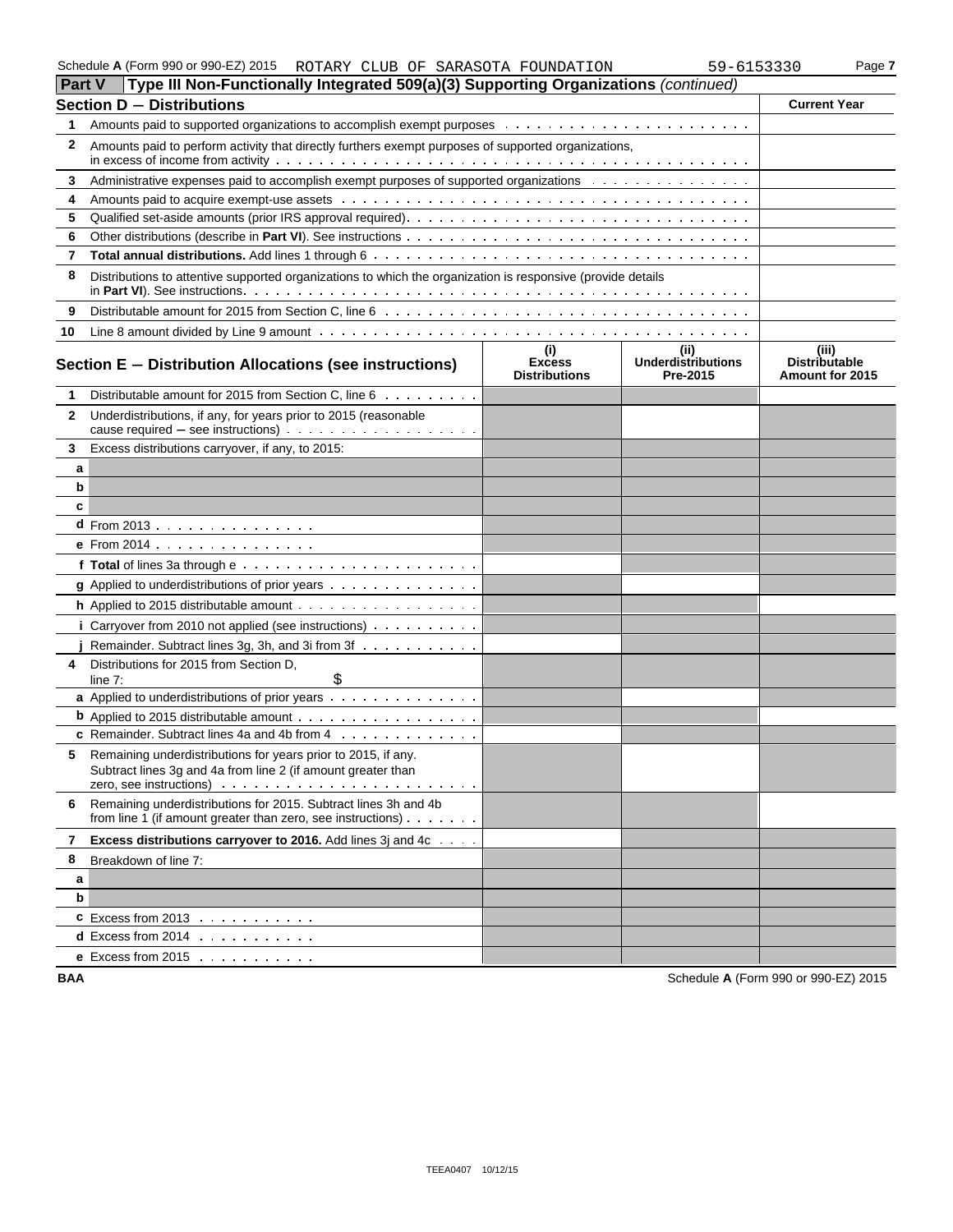**Part VI** Supplemental Information. Provide the explanations required by Part II, line 10; Part II, line 17a or 17b; Part III, line 12; Part IV, Section A, lines 1, 2, 3b, 3c, 4b, 4c, 5a, 6, 9a, 9b, 9c, 11a, 11b, and 11c; Part IV, Section B, lines 1 and 2; Part IV, Section C, line 1; Part IV, Section D, lines 2 and 3; Part IV, Section E, lines 1c, 2a, 2b, 3a and 3b; Part V, line 1; Part V, Section B, line 1e; Part V, Section D, lines 5, 6, and 8; and Part V, Section E, lines 2, 5, and 6. Also complete this part for any additional information. (See instructions.)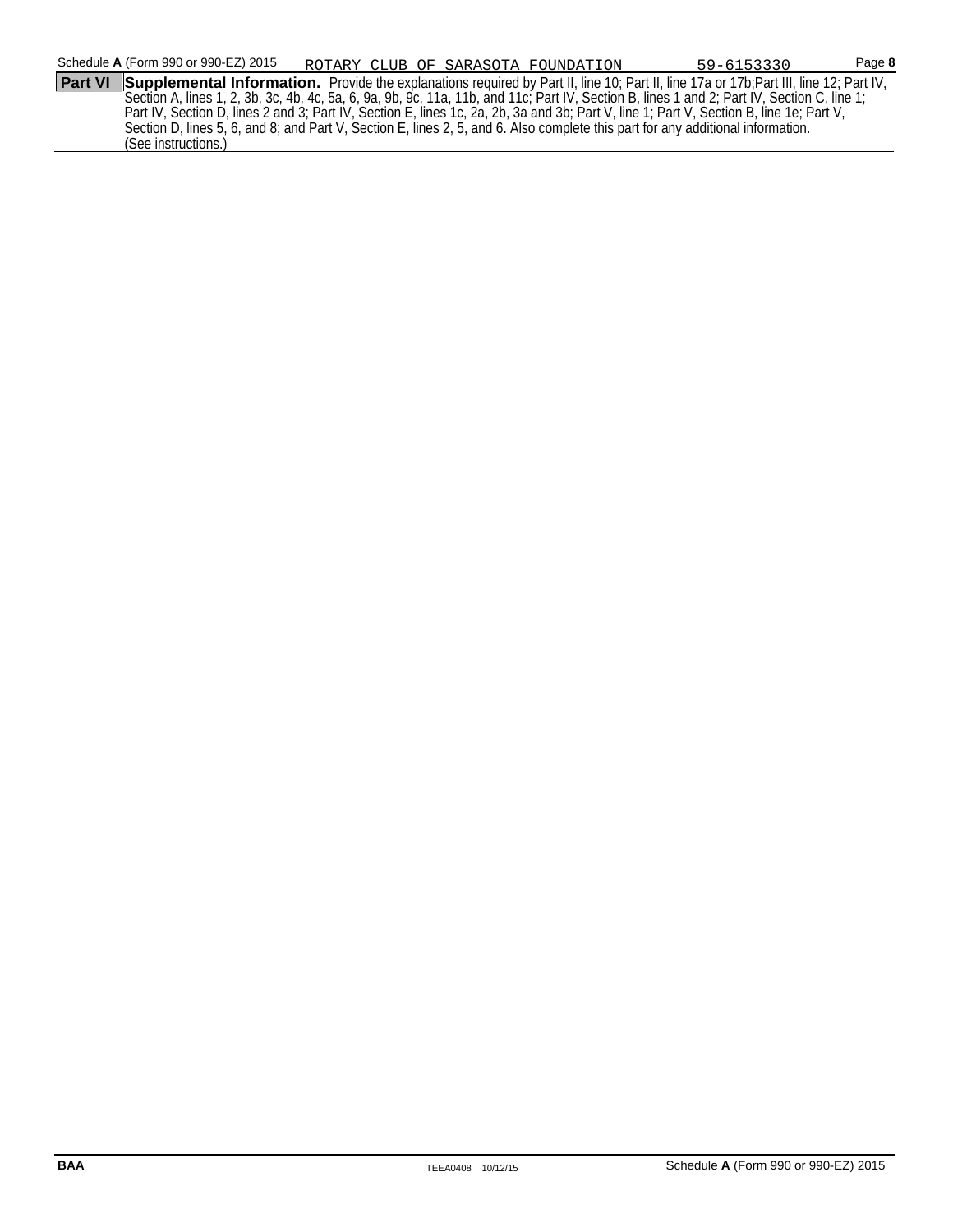# **(Form 990, 990-EZ, Schedule of Contributors or 990-PF)**

| <u>sonogalo of contributor</u>                   |      |  |  |
|--------------------------------------------------|------|--|--|
| Attach to Form 990, Form 990-EZ, or Form 990-PF. | 2015 |  |  |
|                                                  |      |  |  |

Information about Schedule B (Form 990, 990-EZ, 990-PF) and its instructions is at *www.irs.gov/form990.* 

#### Department of the Treasury<br>Internal Revenue Service **Name of the organization Employer identification numbers are all the organization numbers of the organization numbers of the organization numbers of the organization numbers of the organization numbers of the organizati**

| ROTARY CLUB OF SARASOTA FOUNDATION    |                                                                              | 59-6153330 |
|---------------------------------------|------------------------------------------------------------------------------|------------|
| <b>Organization type (check one):</b> |                                                                              |            |
| Filers of:                            | Section:                                                                     |            |
| Form 990 or 990-EZ                    | $ X $ 501(c)( 3) (enter number) organization                                 |            |
|                                       | $ 4947(a)(1)$ nonexempt charitable trust not treated as a private foundation |            |

|             | 527 political organization                                            |
|-------------|-----------------------------------------------------------------------|
| Form 990-PF | 501(c)(3) exempt private foundation                                   |
|             | 4947(a)(1) nonexempt charitable trust treated as a private foundation |
|             | 501(c)(3) taxable private foundation                                  |

Check if your organization is covered by the **General Rule** or a **Special Rule.**

**Note.** Only a section 501(c)(7), (8), or (10) organization can check boxes for both the General Rule and a Special Rule. See instructions.

#### **General Rule**

For an organization filing Form 990, 990-EZ, or 990-PF that received, during the year, contributions totaling \$5,000 or more (in money or property) from any one contributor. Complete Parts I and II. See instructions for determining a contributor's total contributions.

#### **Special Rules**

For an organization described in section 501(c)(3) filing Form 990 or 990-EZ that met the 33-1/3% support test of the regulations under sections 509(a)(1) and 170(b)(1)(A)(vi), that checked Schedule A (Form 990 or 990-EZ), Part II, line 13, 16a, or 16b, and that received from any one contributor, during the year, total contributions of the greater of (**1**) \$5,000 or (**2**) 2% of the amount on (i) Form 990, Part VIII, line 1h, or (ii) Form 990-EZ, line 1. Complete Parts I and II. X

For an organization described in section 501(c)(7), (8), or (10) filing Form 990 or 990-EZ that received from any one contributor, during the year, total contributions of more than \$1,000 *exclusively* for religious, charitable, scientific, literary, or educational purposes, or for the prevention of cruelty to children or animals. Complete Parts I, II, and III.

For an organization described in section 501(c)(7), (8), or (10) filing Form 990 or 990-EZ that received from any one contributor, during the year, contributions *exclusively* for religious, charitable, etc., purposes, but no such contributions totaled more than \$1,000. If this box is checked, enter here the total contributions that were received during the year for an *exclusively* religious, charitable, etc., purpose. Do not complete any of the parts unless the **General Rule** applies to this organization because it received *nonexclusively* religious, charitable, etc., contributions totaling \$5,000 or more during the year **.** . . . . . . ▶

**Caution.** An organization that is not covered by the General Rule and/or the Special Rules does not file Schedule B (Form 990, 990-EZ, or 990-PF), but it **must** answer 'No' on Part IV, line 2, of its Form 990; or check the box on line H of its Form 990-EZ or on its Form 990-PF, Part I, line 2, to certify that it does not meet the filing requirements of Schedule B (Form 990, 990-EZ, or 990-PF)

**BAA For Paperwork Reduction Act Notice, see the Instructions for Form 990, 990-EZ, or 990-PF. Schedule B (Form 990, 990-EZ, or 990-PF) (2015)**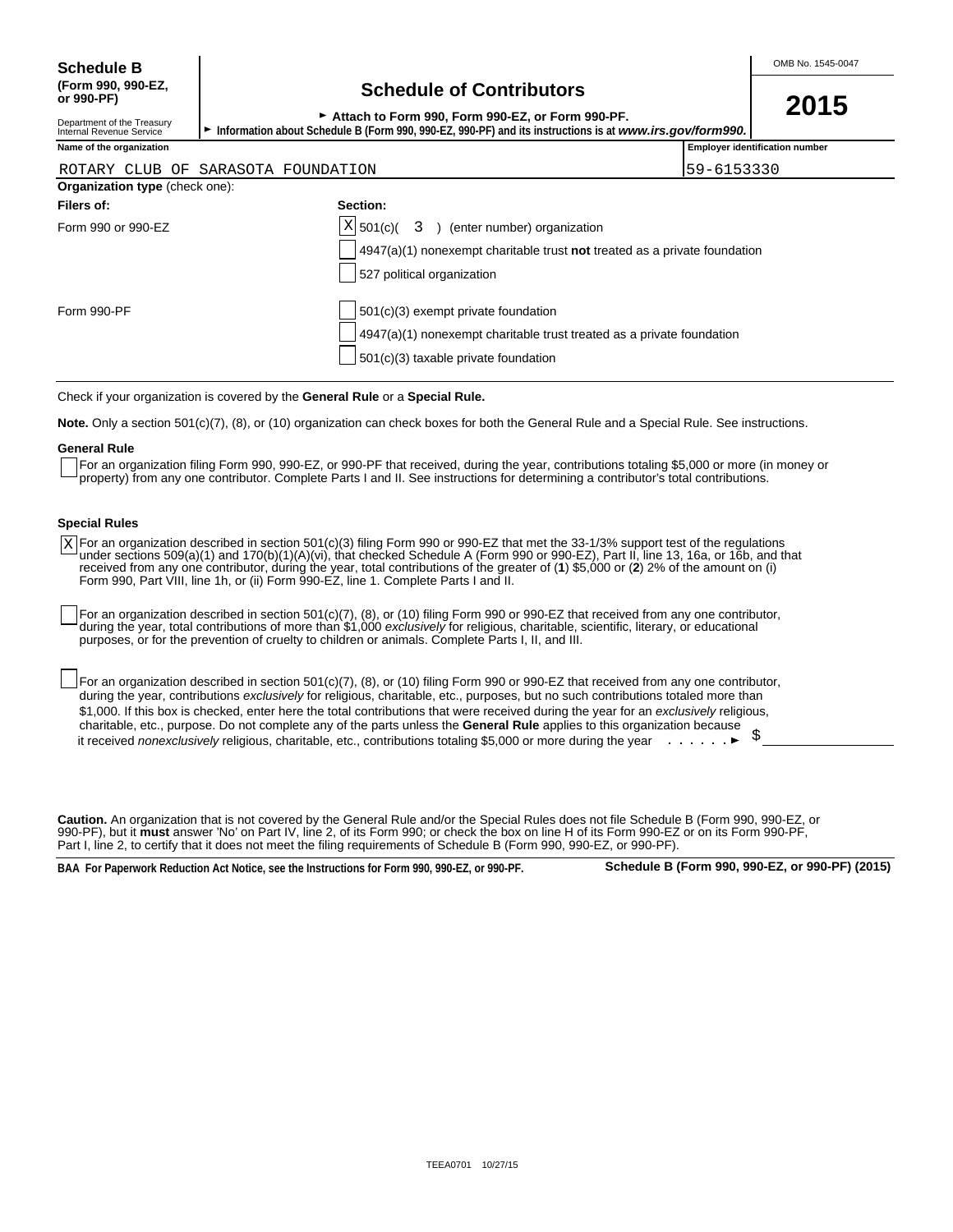| Schedule B (Form 990, 990-EZ, or 990-PF) (2015) | Page       |  | 0t                             | of Part I |
|-------------------------------------------------|------------|--|--------------------------------|-----------|
| Name of organization                            |            |  | Employer identification number |           |
| ROTARY CLUB OF SARASOTA FOUNDATION              | 59-6153330 |  |                                |           |

| Part I               | Contributors (see instructions). Use duplicate copies of Part I if additional space is needed. |                               |                                                                                                 |
|----------------------|------------------------------------------------------------------------------------------------|-------------------------------|-------------------------------------------------------------------------------------------------|
| (a)<br>Number        | (b)<br>Name, address, and ZIP + 4                                                              | (c)<br>Total<br>contributions | (d)<br>Type of contribution                                                                     |
| $\frac{1}{2}$ -      | ROTARY CLUB OF SARASOTA<br>P O BOX 2766<br>FL 34230<br>Sarasota                                | \$<br>7,500.                  | $\mathbf X$<br>Person<br>Payroll<br>Noncash<br>(Complete Part II for<br>noncash contributions.) |
| (a)<br>Number        | (b)<br>Name, address, and ZIP + 4                                                              | (c)<br>Total<br>contributions | (d)<br>Type of contribution                                                                     |
|                      |                                                                                                | \$                            | Person<br>Payroll<br>Noncash<br>(Complete Part II for<br>noncash contributions.)                |
| (a)<br><b>Number</b> | (b)<br>Name, address, and ZIP + 4                                                              | (c)<br>Total<br>contributions | (d)<br>Type of contribution                                                                     |
|                      |                                                                                                |                               | Person<br>Payroll<br>Noncash<br>(Complete Part II for<br>noncash contributions.)                |
| (a)<br>Number        | (b)<br>Name, address, and ZIP + 4                                                              | (c)<br>Total<br>contributions | (d)<br>Type of contribution                                                                     |
|                      |                                                                                                |                               | Person<br>Payroll<br>Noncash<br>(Complete Part II for<br>noncash contributions.)                |
| (a)<br>Number        | (b)<br>Name, address, and ZIP + 4                                                              | (c)<br>Total<br>contributions | (d)<br>Type of contribution                                                                     |
|                      |                                                                                                |                               | Person<br>Payroll<br><b>Noncash</b><br>(Complete Part II for<br>noncash contributions.)         |
| (a)<br>Number        | (b)<br>Name, address, and ZIP + 4                                                              | (c)<br>Total<br>contributions | (d)<br>Type of contribution                                                                     |
|                      |                                                                                                |                               | Person<br>Payroll<br><b>Noncash</b><br>(Complete Part II for<br>noncash contributions.)         |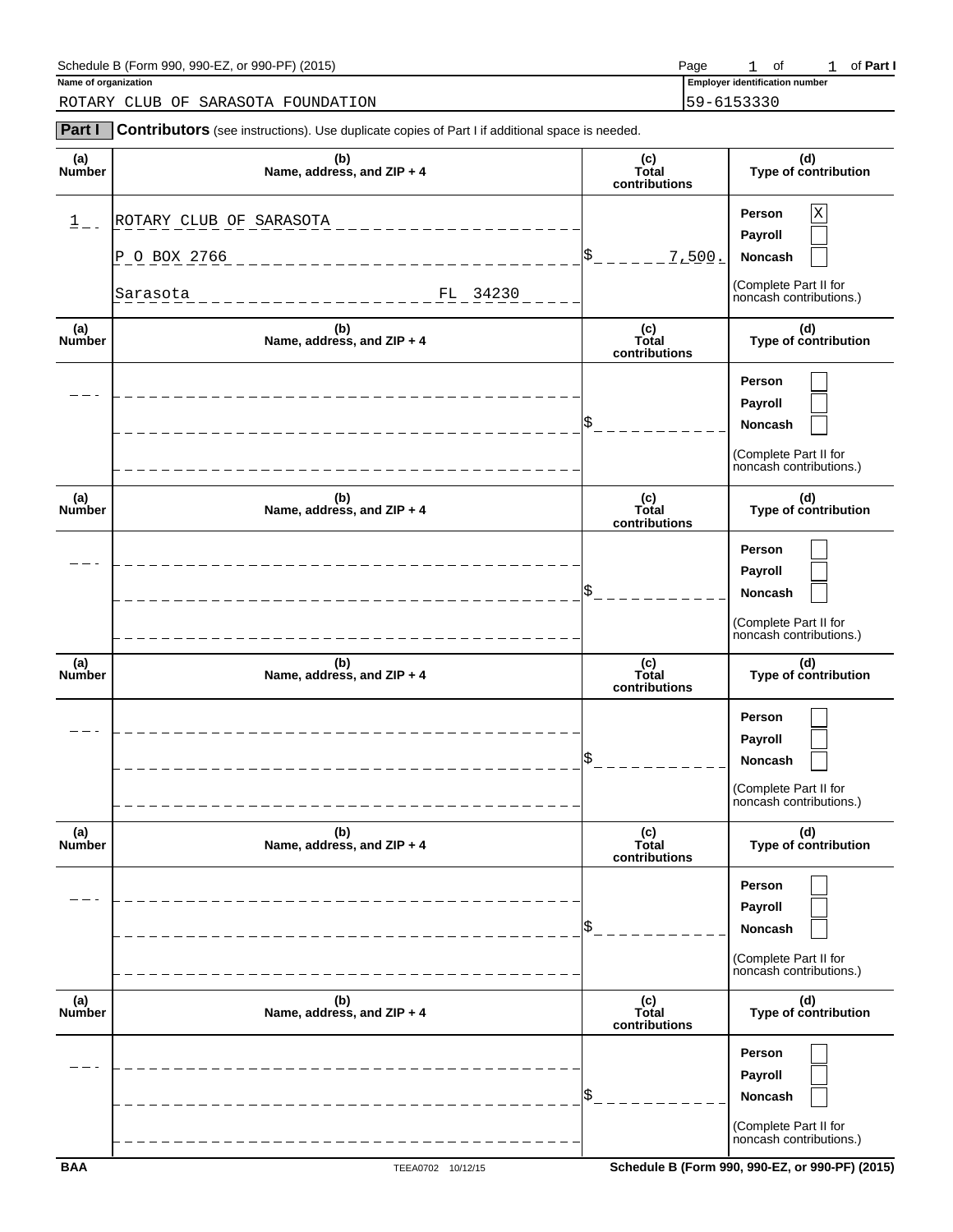### SCHEDULE O **combination to Form 990 or 990-EZ COMB No. 1545-0047**

**(Form 990 or 990-EZ) Complete to provide information for responses to specific questions on Form 990 or 990-EZ or to provide any additional information. 2015** Attach to Form 990 or 990-EZ.

**Department of the Treasury <b>Information about Schedule O** (Form 990 or 990-EZ) and its instructions is **Open to Public**<br>Internal Revenue Service **Inspection at** *www.irs.gov/form990.* **at 1.6 and its instructions is** 

Name of the organization **Employer identification number Employer identification number** 

ROTARY CLUB OF SARASOTA FOUNDATION 59-6153330

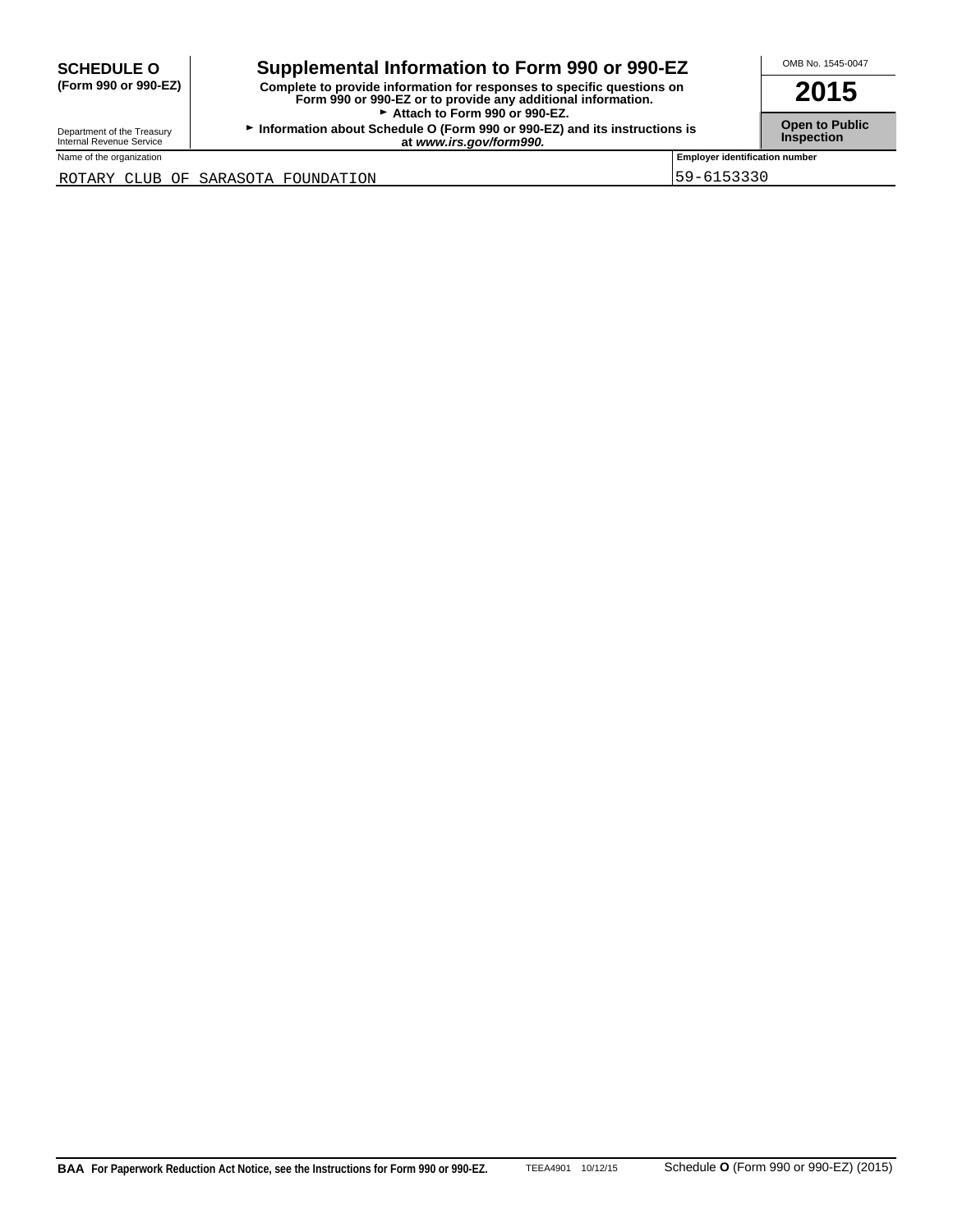

## Form **8868 Application for Extension of Time To File an Revignment Organization Return Exempt Organization Return**  $\parallel$  <sub>OMB No. 1545-1709</sub>

X

File a separate application for each return.

Department of the Treasury<br>Internal Revenue Service

▶ Information about Form 8868 and its instructions is at *www.irs.gov/form8868.* 

? If you are filing for an **Automatic 3-Month Extension, complete only Part I** and check this box G

? If you are filing for an **Additional (Not Automatic) 3-Month Extension, complete only Part II** (on page 2 of this form).

*Do not complete Part II unless* you have already been granted an automatic 3-month extension on a previously filed Form 8868.

**Electronic filing** *(e-file).* You can electronically file Form 8868 if you need a 3-month automatic extension of time to file (6 months for a corporation required to file Form 990-T), or an additional (not automatic) 3-month extension of time. You can electronically file Form 8868 to request an extension of time to file any of the forms listed in Part I or Part II with the exception of Form 8870, Information Return for Transfers Associated With Certain Personal Benefit Contracts, which must be sent to the IRS in paper format (see instructions). For more details on the electronic filing of this form, visit *www.irs.gov/efile* and click on *e-file for Charities & Nonprofits.*

**Part I Automatic 3-Month Extension of Time.** Only submit original (no copies needed).

A corporation required to file Form 990-T and requesting an automatic 6-month extension - check this box and complete Part I only  $\dots$ 

*All other corporations (including 1120-C filers), partnerships, REMICs, and trusts must use Form 7004 to request an extension of time to file income tax returns.* **Enter filer's identifying number, see instructions**

|                  |                                                                                          | Liner file 3 Refinitiving humber, 300 msh uchons |
|------------------|------------------------------------------------------------------------------------------|--------------------------------------------------|
|                  | Name of exempt organization or other filer, see instructions.                            | Employer identification number (EIN) or          |
| Type or<br>print |                                                                                          |                                                  |
|                  |                                                                                          |                                                  |
|                  | ROTARY CLUB OF SARASOTA FOUNDATION                                                       | 59-6153330                                       |
| File by the      | Number, street, and room or suite number. If a P.O. box, see instructions.               | Social security number (SSN)                     |
| due date for     |                                                                                          |                                                  |
| filing your      | O BOX 2766<br>P.                                                                         |                                                  |
| return. See      | City, town or post office, state, and ZIP code. For a foreign address, see instructions. |                                                  |
| instructions.    |                                                                                          |                                                  |
|                  | SARASOTA                                                                                 | 34230<br>FL                                      |
|                  |                                                                                          |                                                  |

Enter the Return code for the return that this application is for (file a separate application for each return) 01

| Application<br><b>Is For</b>                    | Return<br>Code | <b>Application</b><br>lls For     | Return<br>Code |
|-------------------------------------------------|----------------|-----------------------------------|----------------|
| Form 990 or Form 990-EZ                         | 01             | Form 990-T (corporation)          | 07             |
| Form 990-BL                                     | 02             | Form 1041-A                       | 08             |
| Form 4720 (individual)                          | 03             | Form 4720 (other than individual) | 09             |
| Form 990-PF                                     | 04             | Form 5227                         | 10             |
| Form 990-T (section $401(a)$ or $408(a)$ trust) | 05             | Form 6069                         | 11             |
| Form 990-T (trust other than above)             | 06             | Form 8870                         | 12             |

| • The books are in the care of > RON_RAYEVICH                                                                                                                                                                                                                                                                                                                                                                     |                     |    |
|-------------------------------------------------------------------------------------------------------------------------------------------------------------------------------------------------------------------------------------------------------------------------------------------------------------------------------------------------------------------------------------------------------------------|---------------------|----|
| Telephone No. ▶ (941) 952-1793 _ _ _ _ _ _ Fax No. ▶ _ _ _ _ _ _ _ _ _ _ _ _ _ _<br>If the organization does not have an office or place of business in the United States, check this box                                                                                                                                                                                                                         |                     |    |
| • If this is for a Group Return, enter the organization's four digit Group Exemption Number (GEN) [If this is for the whole group,<br>check this box $\cdots$ $\blacktriangleright$ $\Box$ . If it is for part of the group, check this box $\cdots$ $\blacktriangleright$ and attach a list with the names and EINs of all members<br>the extension is for.                                                      |                     |    |
| I request an automatic 3-month (6 months for a corporation required to file Form 990-T) extension of time<br>1<br>until $\text{Feb } 15$ , 20 17, to file the exempt organization return for the organization named above.<br>The extension is for the organization's return for:<br>Initial return<br>If the tax year entered in line 1 is for less than 12 months, check reason:<br>Change in accounting period | <b>Final return</b> |    |
| 3 a If this application is for Forms 990-BL, 990-PF, 990-T, 4720, or 6069, enter the tentative tax, less any<br>nonrefundable credits. See instructions enter the context of the context of the instance of the context of the context of the context of the context of the context of the context of the context of the context of the contex                                                                    | 3aS                 | 0. |
| <b>b</b> If this application is for Forms 990-PF, 990-T, 4720, or 6069, enter any refundable credits and estimated<br>tax payments made. Include any prior year overpayment allowed as a credit $\cdots$                                                                                                                                                                                                          | 3 b                 | 0. |
| c Balance due. Subtract line 3b from line 3a. Include your payment with this form, if required, by using                                                                                                                                                                                                                                                                                                          | 3cS                 | 0. |
| Caution. If you are going to make an electronic funds withdrawal (direct debit) with this Form 8868, see Form 8453-EO and Form 8879-EO for<br>payment instructions.                                                                                                                                                                                                                                               |                     |    |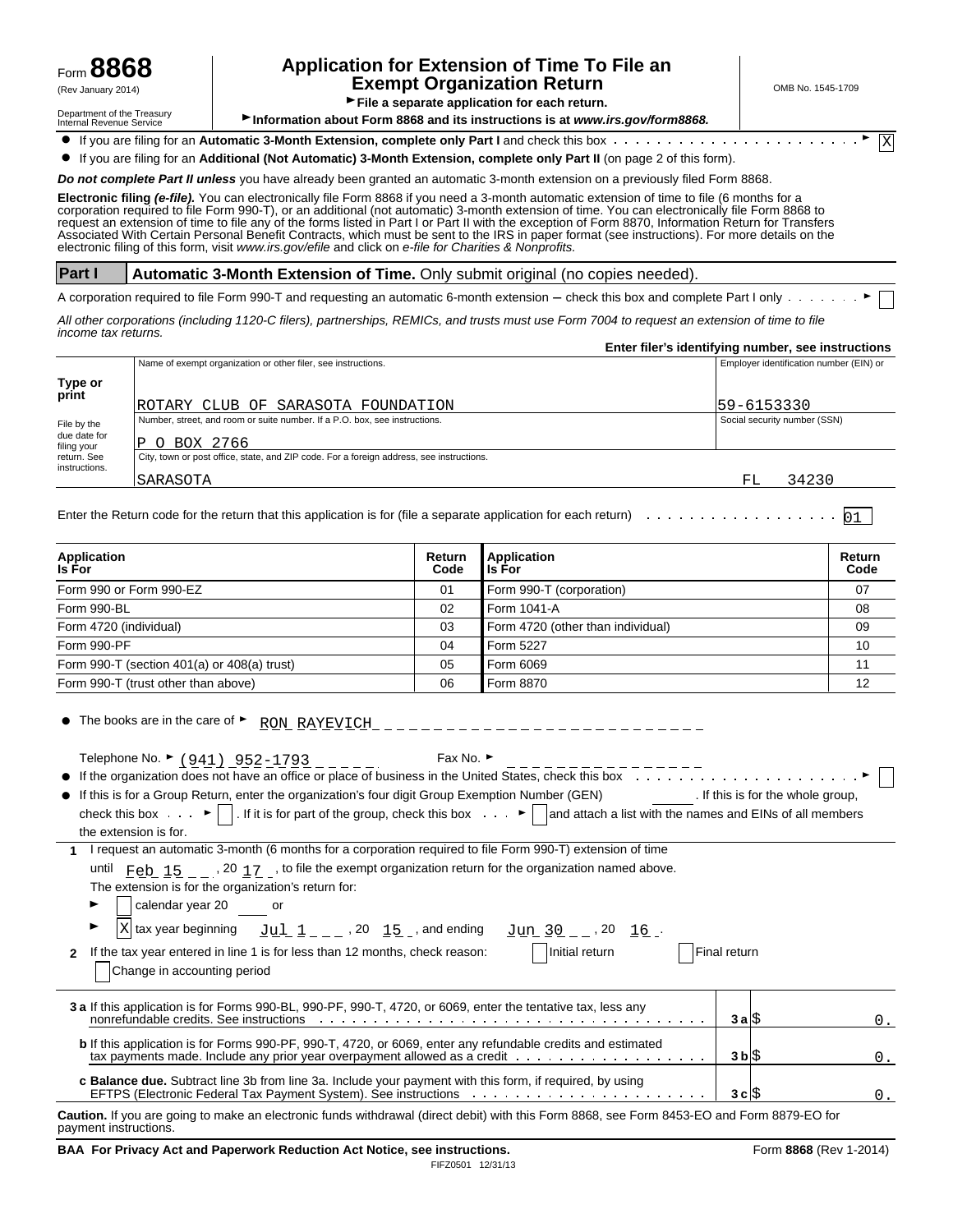| $-$ 68 $\prime$ $-$ |  |  |
|---------------------|--|--|

# **IRS** *e-file* **Signature Authorization form 8879-EO** Property of an Exempt Organization Combined the MB No. 1545-1878

For calendar year 2015, or fiscal year beginning  $\,$  ,  $\rm{Ju1}$  ,  $\,1$  ,  $\,$  , 2015, and ending  $\,$   $\rm{Jun}$  ,  $\rm{30}$  ,  $\rm{,}$  20  $\,$   $\rm{2016}$ 

Department of the Treasury<br>Internal Revenue Service

<sup>G</sup>**Do not send to the IRS. Keep for your records. 2015** <sup>G</sup> **Information about Form 8879-EO and its instructions is at** *www.irs.gov/form8879eo.* Internal Revenue Service Name of exempt organization **Employer identification number Employer identification number** 

#### Name and title of officer ROTARY CLUB OF SARASOTA FOUNDATION 59-6153330

| JAMES HENRY         | PRESIDENT                                                                                                                                                                                                                                                                                                                                                                                                                                                                                                                                                                                                                                                                                                                                                                                                                                                                                                                                                                                                                                                                                                                                                                                                                                                                                                                                                         |                           |
|---------------------|-------------------------------------------------------------------------------------------------------------------------------------------------------------------------------------------------------------------------------------------------------------------------------------------------------------------------------------------------------------------------------------------------------------------------------------------------------------------------------------------------------------------------------------------------------------------------------------------------------------------------------------------------------------------------------------------------------------------------------------------------------------------------------------------------------------------------------------------------------------------------------------------------------------------------------------------------------------------------------------------------------------------------------------------------------------------------------------------------------------------------------------------------------------------------------------------------------------------------------------------------------------------------------------------------------------------------------------------------------------------|---------------------------|
| Part I              | Type of Return and Return Information (Whole Dollars Only)                                                                                                                                                                                                                                                                                                                                                                                                                                                                                                                                                                                                                                                                                                                                                                                                                                                                                                                                                                                                                                                                                                                                                                                                                                                                                                        |                           |
|                     | Check the box for the return for which you are using this Form 8879-EO and enter the applicable amount, if any, from the return. If you<br>check the box on line 1a, 2a, 3a, 4a, or 5a, below, and the amount on that line for the return being filed with this form was blank, then<br>leave line 1b, 2b, 3b, 4b, or 5b, whichever is applicable, blank (do not enter -0-). But, if you entered -0- on the return, then enter -0- on<br>the applicable line below. Do not complete more than 1 line in Part I.                                                                                                                                                                                                                                                                                                                                                                                                                                                                                                                                                                                                                                                                                                                                                                                                                                                   |                           |
|                     | 1 a Form 990 check here $\cdots$ $\blacksquare$<br><b>b</b> Total revenue, if any (Form 990, Part VIII, column $(A)$ , line 12) $\ldots \ldots$                                                                                                                                                                                                                                                                                                                                                                                                                                                                                                                                                                                                                                                                                                                                                                                                                                                                                                                                                                                                                                                                                                                                                                                                                   | 1 b                       |
|                     | 2 a Form 990-EZ check here $\ldots$ $\overline{\phantom{1}}$ $\overline{\phantom{1}}$ $\overline{\phantom{1}}$<br><b>b</b> Total revenue, if any (Form 990-EZ, line 9) $\ldots \ldots \ldots \ldots \ldots$                                                                                                                                                                                                                                                                                                                                                                                                                                                                                                                                                                                                                                                                                                                                                                                                                                                                                                                                                                                                                                                                                                                                                       | 68,612.<br>2 <sub>b</sub> |
|                     | <b>b</b> Total tax (Form 1120-POL, line 22) $\ldots$<br>3 a Form 1120-POL check here $\cdots$                                                                                                                                                                                                                                                                                                                                                                                                                                                                                                                                                                                                                                                                                                                                                                                                                                                                                                                                                                                                                                                                                                                                                                                                                                                                     | 3 <sub>b</sub>            |
|                     | 4 a Form 990-PF check here $\cdots$<br><b>b</b> Tax based on investment income (Form 990-PF, Part VI, line 5)                                                                                                                                                                                                                                                                                                                                                                                                                                                                                                                                                                                                                                                                                                                                                                                                                                                                                                                                                                                                                                                                                                                                                                                                                                                     | 4 b                       |
|                     | 5 a Form 8868 check here $\cdots$    <br><b>b</b> Balance Due (Form 8868, Part I, line 3c or Part II, line 8c) $\ldots$                                                                                                                                                                                                                                                                                                                                                                                                                                                                                                                                                                                                                                                                                                                                                                                                                                                                                                                                                                                                                                                                                                                                                                                                                                           | - 5 b                     |
|                     | Part II Declaration and Signature Authorization of Officer<br>Under penalties of perjury, I declare that I am an officer of the above organization and that I have examined a copy of the organization's 2015                                                                                                                                                                                                                                                                                                                                                                                                                                                                                                                                                                                                                                                                                                                                                                                                                                                                                                                                                                                                                                                                                                                                                     |                           |
|                     | intermediate service provider, transmitter, or electronic return originator (ERO) to send the organization's return to the IRS and to receive from<br>the IRS (a) an acknowledgement of receipt or reason for rejection of the transmission, (b) the reason for any delay in processing the return or<br>refund, and (c) the date of any refund. If applicable, I authorize the U.S. Treasury and its designated Financial Agent to initiate an electronic<br>funds withdrawal (direct debit) entry to the financial institution account indicated in the tax preparation software for payment of the<br>organization's federal taxes owed on this return, and the financial institution to debit the entry to this account. To revoke a payment, I must<br>contact the U.S. Treasury Financial Agent at 1-888-353-4537 no later than 2 business days prior to the payment (settlement) date. I also<br>authorize the financial institutions involved in the processing of the electronic payment of taxes to receive confidential information necessary to<br>answer inquiries and resolve issues related to the payment. I have selected a personal identification number (PIN) as my signature for the<br>organization's electronic return and, if applicable, the organization's consent to electronic funds withdrawal.<br>Officer's PIN: check one box only |                           |
| I authorize         | to enter my PIN                                                                                                                                                                                                                                                                                                                                                                                                                                                                                                                                                                                                                                                                                                                                                                                                                                                                                                                                                                                                                                                                                                                                                                                                                                                                                                                                                   | as my signature           |
|                     | ERO firm name<br>Enter five numbers, but<br>do not enter all zeros                                                                                                                                                                                                                                                                                                                                                                                                                                                                                                                                                                                                                                                                                                                                                                                                                                                                                                                                                                                                                                                                                                                                                                                                                                                                                                |                           |
|                     | on the organization's tax year 2015 electronically filed return. If I have indicated within this return that a copy of the return is being filed with<br>a state agency(ies) regulating charities as part of the IRS Fed/State program, I also authorize the aforementioned ERO to enter my PIN on<br>the return's disclosure consent screen.                                                                                                                                                                                                                                                                                                                                                                                                                                                                                                                                                                                                                                                                                                                                                                                                                                                                                                                                                                                                                     |                           |
|                     | As an officer of the organization, I will enter my PIN as my signature on the organization's tax year 2015 electronically filed return. If I have<br>indicated within this return that a copy of the return is being filed with a state agency(ies) regulating charities as part of the IRS Fed/State<br>program, I will enter my PIN on the return's disclosure consent screen.                                                                                                                                                                                                                                                                                                                                                                                                                                                                                                                                                                                                                                                                                                                                                                                                                                                                                                                                                                                  |                           |
| Officer's signature | Date $\blacktriangleright$<br>11/15/2016                                                                                                                                                                                                                                                                                                                                                                                                                                                                                                                                                                                                                                                                                                                                                                                                                                                                                                                                                                                                                                                                                                                                                                                                                                                                                                                          |                           |
|                     | Part III Certification and Authentication                                                                                                                                                                                                                                                                                                                                                                                                                                                                                                                                                                                                                                                                                                                                                                                                                                                                                                                                                                                                                                                                                                                                                                                                                                                                                                                         |                           |
|                     | <b>ERO's EFIN/PIN.</b> Enter your six-digit electronic filing identification                                                                                                                                                                                                                                                                                                                                                                                                                                                                                                                                                                                                                                                                                                                                                                                                                                                                                                                                                                                                                                                                                                                                                                                                                                                                                      |                           |
|                     |                                                                                                                                                                                                                                                                                                                                                                                                                                                                                                                                                                                                                                                                                                                                                                                                                                                                                                                                                                                                                                                                                                                                                                                                                                                                                                                                                                   | 59386312784               |
|                     | l certify that the above numeric entry is my PIN, which is my signature on the 2015 electronically filed return for the organization indicated<br>above. I confirm that I am submitting this return in accordance with the requirements of Pub. 4163, Modernized e-File (MeF) Information for<br>Authorized IRS e-file Providers for Business Returns.                                                                                                                                                                                                                                                                                                                                                                                                                                                                                                                                                                                                                                                                                                                                                                                                                                                                                                                                                                                                            | do not enter all zeros    |
| ERO's signature     | 11/21/2016<br>Date $\blacktriangleright$                                                                                                                                                                                                                                                                                                                                                                                                                                                                                                                                                                                                                                                                                                                                                                                                                                                                                                                                                                                                                                                                                                                                                                                                                                                                                                                          |                           |

**ERO Must Retain This Form** ' **See Instructions Do Not Submit This Form To the IRS Unless Requested To Do So**

**BAA For Paperwork Reduction Act Notice, see instructions.** Form **8879-EO** (2015)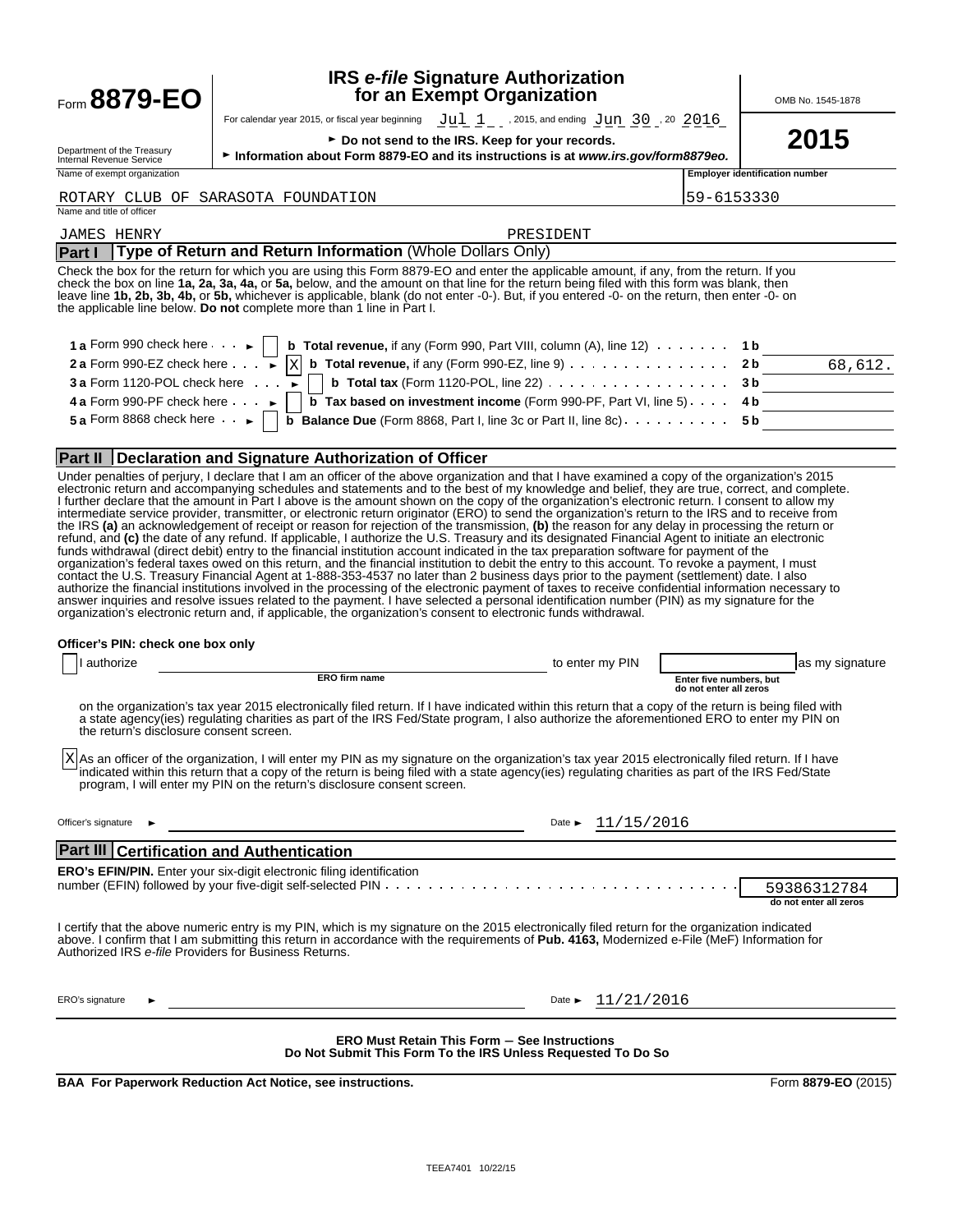**Accepted Date 11/16/2016 ROTARY CLUB OF SARASOTA FOUNDATION 59-6153330 P O BOX 2766 Client Phone SARASOTA, FL 34230 (941) 955-1643**

| This return is NOT FINISHED until you complete the following instructions                                                                 |
|-------------------------------------------------------------------------------------------------------------------------------------------|
| Prior to transmission of the return<br><b>Form 8868</b><br>Form 8868 has been electronically filed, and has                               |
| not been accepted.<br>No payment is due with the Extension.                                                                               |
| Form 990EZ                                                                                                                                |
| The taxpayer should review Form 990EZ along with any<br>accompanying schedules and statements.                                            |
| <b>Form 8879-EO</b><br>The taxpayer should review, sign and date Form 8879-EO and<br>return to you prior to transmitting the tax return.  |
| No balance due nor a refund due                                                                                                           |
|                                                                                                                                           |
| After transmission of the return                                                                                                          |
| This return was accepted on 11/16/2016.                                                                                                   |
| <b>Form 8879-EO</b><br>You entered the Federal Self-Select PIN number, you must<br>retain a signed copy of Form 8879-EO for your records. |
|                                                                                                                                           |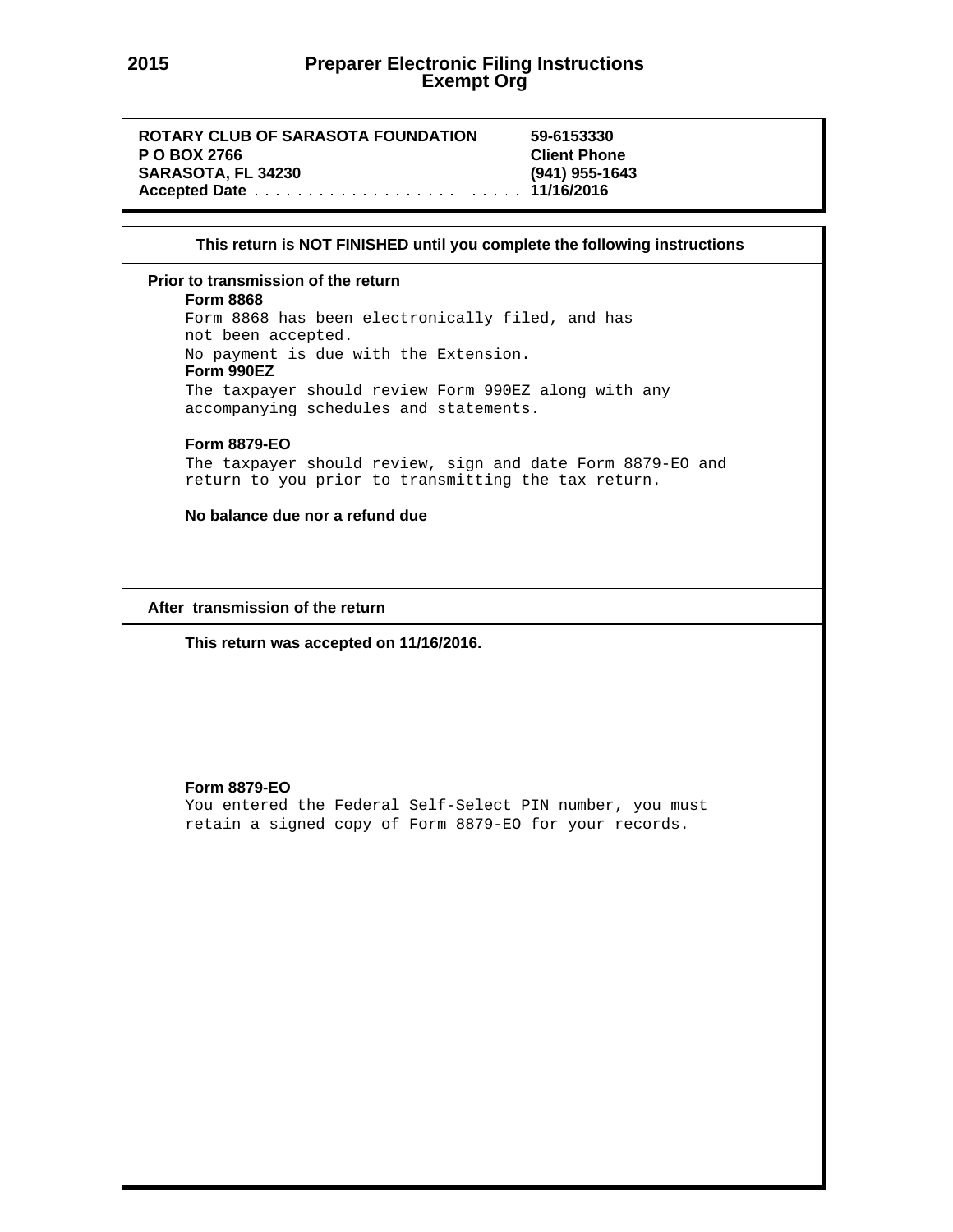#### Schedule O (Form 990 or 990-EZ), Supplemental Information to Form 990 or 990-EZ **Form 990-EZ, Part I, Line 16 Other Expenses**

| Other expenses (describe in Schedule O) |       |
|-----------------------------------------|-------|
| FILING FEES                             | 75.   |
| PROFESSIONAL FEES                       | 600.  |
| <b>BROCHURES</b>                        | 705.  |
| POSTAGE                                 | 48.   |
| ADMINISTRATIVE                          | 480   |
| Total                                   | 1,908 |

Schedule O (Form 990 or 990-EZ), Supplemental Information to Form 990 or 990-EZ **Form 990-EZ, Part I, Line 10 Grants and Similar Amounts Paid**

| Purpose of Payment PROVIDE FOOD FOR AT RISK YOUTH |                                                                              |                           |                     |  |
|---------------------------------------------------|------------------------------------------------------------------------------|---------------------------|---------------------|--|
| Class of Activity                                 | Grantee's Name and Address                                                   | Grantee's<br>Relationship | <b>Amount Given</b> |  |
| AT RISK YOUTH                                     | Business $\ldots$   $X$   Person $\ldots$ $\ldots$  <br>ALL FAITHS FOOD BANK | NONE                      |                     |  |
|                                                   | 8171 BLAIKIE CT<br>34240<br>SARASOTA<br>FL                                   |                           | 13,081.             |  |

If property other than cash was given, the following additional information needs to be provided: Description of Property

Date of Gift . . . . . . . <u>\_\_\_\_\_\_\_\_</u>

| Book Value | How Book Value Determined                            |
|------------|------------------------------------------------------|
| <b>FMV</b> | How FMV Determined                                   |
|            | Purpose of Payment SHELTER BOXES FOR SYRIAN REFUGEES |

| Class of Activity<br>Grantee's Name and Address |                                             | Grantee's<br>Relationship | <b>Amount Given</b> |
|-------------------------------------------------|---------------------------------------------|---------------------------|---------------------|
|                                                 | Business $\ldots$   $X$   Person $\ldots$ . |                           |                     |
| REFUGEE RELIEF                                  | SHELTERBOX USA                              | NONE                      |                     |
|                                                 | 7359 MERCHANT CT                            |                           |                     |
|                                                 | 34240<br>SARASOTA<br>F٦                     |                           | 500.                |
|                                                 |                                             |                           |                     |

If property other than cash was given, the following additional information needs to be provided: Description of Property

Date of Gift . . . . . . . <u>\_\_\_\_\_\_\_\_</u>

| Book Value | How Book Value Determined |
|------------|---------------------------|
| <b>FMV</b> | How FMV Determined        |